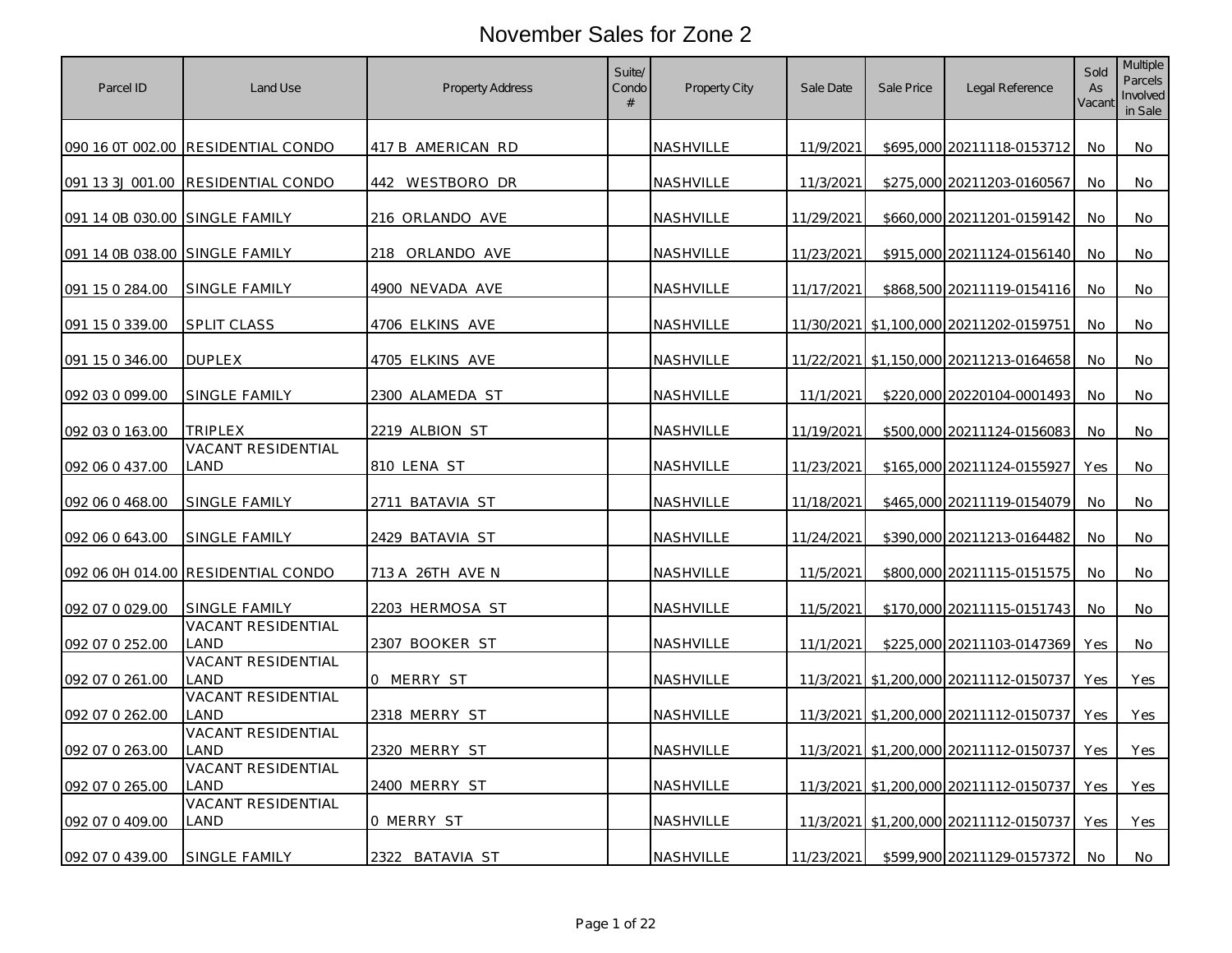| Parcel ID       | Land Use                           | <b>Property Address</b> | Suite/<br>Condo<br># | Property City  | Sale Date  | Sale Price | Legal Reference                         | Sold<br>As<br>Vacant | Multiple<br><b>Parcels</b><br>Involved<br>in Sale |
|-----------------|------------------------------------|-------------------------|----------------------|----------------|------------|------------|-----------------------------------------|----------------------|---------------------------------------------------|
|                 | 092 07 0G 001.00 RESIDENTIAL CONDO | 750 A 22ND AVE N        |                      | NASHVILLE      | 11/29/2021 |            | \$705,000 20211209-0163258              | No.                  | No                                                |
| 092 10 0 089.00 | SINGLE FAMILY                      | 2820 TORBETT ST         |                      | NASHVILLE      | 11/24/2021 |            | \$300,000 20211202-0159370              | No.                  | No                                                |
| 092 10 0 139.00 | SINGLE FAMILY                      | 607 28TH AVE N          |                      | NASHVILLE      | 11/1/2021  |            | \$372,000 20211116-0152062              | No.                  | No                                                |
| 092 10 0 288.00 | SINGLE FAMILY                      | 606 26TH AVE N          |                      | NASHVILLE      | 11/8/2021  |            | \$185,000 20211115-0151647              | No                   | No                                                |
|                 | 092 10 0J 001.00 RESIDENTIAL CONDO | 27TH AVE N<br>611       |                      | NASHVILLE      | 11/12/2021 |            | \$830,000 20211124-0156064              | <b>No</b>            | No                                                |
|                 | 092 10 0K 201.00 RESIDENTIAL CONDO | DELAWARE AVE<br>2809    | 201                  | NASHVILLE      |            |            | 11/8/2021 \$1,100,000 20211117-0153333  | <b>No</b>            | No                                                |
|                 | 092 10 0N 003.00 RESIDENTIAL CONDO | 2910 FELICIA ST         | 3                    | NASHVILLE      | 11/30/2021 |            | \$900,000 20211207-0162355              | No                   | No                                                |
|                 | 092 10 0N 006.00 RESIDENTIAL CONDO | 2910 FELICIA ST         | 6                    | NASHVILLE      | 11/8/2021  |            | \$900,000 20211117-0153329              | No.                  | No                                                |
|                 | 092 11 OF 001.00 RESIDENTIAL CONDO | 611 21ST AVE N          |                      | NASHVILLE      | 11/29/2021 |            | \$706,600 20211203-0160659              | No                   | No                                                |
|                 | 092 11 OF 002.00 RESIDENTIAL CONDO | 613 21ST AVE N          |                      | NASHVILLE      | 11/29/2021 |            | \$706,600 20211208-0162744              | <b>No</b>            | No                                                |
|                 | 092 12 4A 008.00 RESIDENTIAL CONDO | 1616 WEST END AVE       |                      | 1503 NASHVILLE | 11/9/2021  |            | \$845,000 20211123-0155456              | No.                  | No                                                |
|                 | 092 12 4A 017.00 RESIDENTIAL CONDO | 1616 WEST END AVE       |                      | 1601 NASHVILLE |            |            | 11/10/2021 \$1,139,000 20211117-0153190 | No.                  | No                                                |
|                 | 092 12 4A 018.00 RESIDENTIAL CONDO | 1616 WEST END AVE       |                      | 1602 NASHVILLE |            |            | 11/12/2021 \$1,488,000 20211206-0161570 | No.                  | No                                                |
|                 | 092 12 4A 019.00 RESIDENTIAL CONDO | 1616 WEST END AVE       |                      | 1603 NASHVILLE | 11/12/2021 |            | \$860,000 20211122-0154516              | No                   | No                                                |
|                 | 092 12 4A 020.00 RESIDENTIAL CONDO | 1616 WEST END AVE       |                      | 1604 NASHVILLE | 11/9/2021  |            | \$808,580 20211117-0153173              | No                   | No                                                |
|                 | 092 12 4A 021.00 RESIDENTIAL CONDO | 1616 WEST END AVE       |                      | 1605 NASHVILLE | 11/18/2021 |            | \$592,500 20211208-0162709              | No                   | No                                                |
|                 | 092 12 4A 022.00 RESIDENTIAL CONDO | 1616 WEST END AVE       |                      | 1606 NASHVILLE | 11/16/2021 |            | \$814,000 20211130-0158131              | No                   | No                                                |
|                 | 092 12 4A 023.00 RESIDENTIAL CONDO | 1616 WESTEND AVE        |                      | 1607 NASHVILLE | 11/17/2021 |            | \$942,000 20211130-0158086 No           |                      | No l                                              |
|                 | 092 12 4A 024.00 RESIDENTIAL CONDO | 1616 WEST END AVE       |                      | 1608 NASHVILLE | 11/23/2021 |            | \$932,000 20211202-0159381              | No                   | No                                                |
|                 | 092 12 4A 025.00 RESIDENTIAL CONDO | 1616 WEST END AVE       |                      | 1609 NASHVILLE | 11/10/2021 |            | \$633,500 20211117-0153102              | No                   | No                                                |
|                 | 092 12 4A 027.00 RESIDENTIAL CONDO | 1616 WEST END AVE       |                      | 1611 NASHVILLE | 11/10/2021 |            | \$691,500 20211122-0154532              | No.                  | No                                                |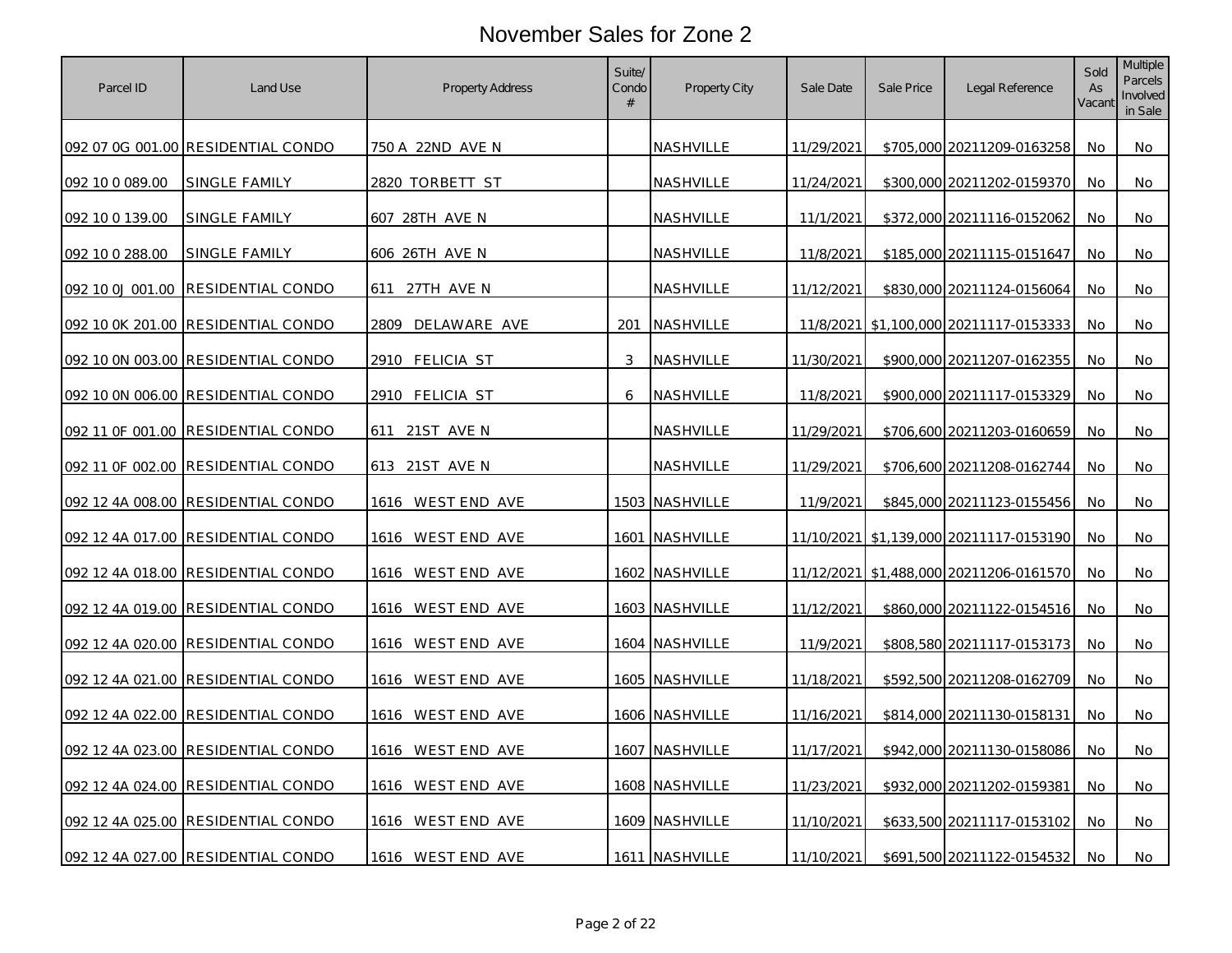| Parcel ID        | Land Use                           | <b>Property Address</b> | Suite/<br>Condo<br># | Property City    | Sale Date  | Sale Price | Legal Reference                             | Sold<br>As<br>Vacant | Multiple<br>Parcels<br>Involved<br>in Sale |
|------------------|------------------------------------|-------------------------|----------------------|------------------|------------|------------|---------------------------------------------|----------------------|--------------------------------------------|
|                  | 092 12 4A 028.00 RESIDENTIAL CONDO | 1616 WEST END AVE       |                      | 1701   NASHVILLE |            |            | 11/19/2021 \$1,204,000 20211129-0156987     | No.                  | No                                         |
|                  | 092 12 4A 030.00 RESIDENTIAL CONDO | 1616 WEST END AVE       |                      | 1703 NASHVILLE   | 11/18/2021 |            | \$895,000 20211130-0158088                  | No                   | No                                         |
|                  | 092 12 4A 031.00 RESIDENTIAL CONDO | 1616 WEST END AVE       |                      | 1704 NASHVILLE   | 11/22/2021 |            | \$787,000 20211202-0159401                  | No                   | No                                         |
|                  | 092 12 4A 034.00 RESIDENTIAL CONDO | 1616 WESTEND AVE        |                      | 1707 NASHVILLE   |            |            | 11/29/2021   \$1,072,000   20211202-0159796 | No.                  | No                                         |
|                  | 092 12 4A 036.00 RESIDENTIAL CONDO | 1616 WEST END AVE       |                      | 1709 NASHVILLE   | 11/23/2021 |            | \$641,000 20211202-0159450                  | No                   | No                                         |
|                  | 092 12 4A 038.00 RESIDENTIAL CONDO | 1616 WEST END AVE       | 1711                 | <b>NASHVILLE</b> | 11/23/2021 |            | \$710,000 20211202-0159424                  | No.                  | No                                         |
|                  | 092 12 4A 197.00 RESIDENTIAL CONDO | 1616 WESTEND AVE        |                      | 3205 NASHVILLE   |            |            | 11/23/2021 \$2,505,000 20211202-0159378     | No                   | No                                         |
| 092 13 0 048.00  | SINGLE FAMILY                      | <u>3716 PARK AVE</u>    |                      | NASHVILLE        | 11/8/2021  |            | \$544,000 20211112-0151022                  | No                   | No                                         |
| 092 13 0 178.00  | <b>VACANT RESIDENTIAL</b><br>LAND  | 325 33RD AVE N          |                      | NASHVILLE        | 11/30/2021 |            | \$385,000 20211203-0161016                  | Yes                  | No                                         |
| 092 13 0 319.00  | SINGLE FAMILY                      | 243 37TH AVE N          |                      | <b>NASHVILLE</b> | 11/30/2021 |            | \$465,000 20211206-0161508                  | No.                  | No                                         |
| 092 13 0 469.00  | SINGLE FAMILY                      | <u>3723 ELKINS AVE</u>  |                      | <u>NASHVILLE</u> | 11/26/2021 |            | \$340,000 20211201-0158627                  | No                   | No                                         |
| 092 13 0J 002.00 | RESIDENTIAL CONDO                  | <u>3511 B PARK AVE</u>  |                      | NASHVILLE        | 11/11/2021 |            | \$750,000 20211116-0152816                  | No.                  | No                                         |
|                  | 092 16 0B 037.00 RESIDENTIAL CONDO | 900 19TH AVE S          |                      | 402 NASHVILLE    | 11/13/2021 |            | \$230,000 20211123-0155270                  | No                   | No                                         |
|                  | 092 16 0E 079.00 RESIDENTIAL CONDO | 900 20TH AVE S          | 905                  | NASHVILLE        | 11/15/2021 |            | \$535,000 20211118-0153746                  | No                   | No                                         |
|                  | 092 16 0E 102.00 RESIDENTIAL CONDO | 900 20TH AVE S          |                      | 1114 NASHVILLE   |            |            | 11/10/2021 \$1,295,000 20211116-0152362     | No                   | No                                         |
|                  | 092 16 0E 186.00 RESIDENTIAL CONDO | 900 20TH AVE S          |                      | 1707 NASHVILLE   |            |            | 11/18/2021 \$2,625,025 20211201-0158211     | No                   | No                                         |
|                  | 092 16 0E 188.00 RESIDENTIAL CONDO | 900 20TH AVE S          |                      | 1703 NASHVILLE   |            |            | 11/4/2021 \$2,550,000 20211117-0153006      | No                   | No                                         |
|                  | 092 16 0H 106.00 RESIDENTIAL CONDO | 806 18TH AVE S          | 106                  | NASHVILLE        | 11/8/2021  |            | \$325,000 20211115-0151571                  | No                   | No                                         |
|                  | 092 16 0H 207.00 RESIDENTIAL CONDO | 806 18TH AVE S          | 207                  | NASHVILLE        | 11/8/2021  |            | \$275,000 20211117-0153131                  | No                   | No                                         |
|                  | 093 13 0V 001.00 RESIDENTIAL CONDO | 1215 A SIGLER ST        |                      | NASHVILLE        |            |            | 11/19/2021 \$1,325,000 20211123-0155526     | <b>No</b>            | No                                         |
|                  | 093 13 3E 002.00 RESIDENTIAL CONDO | 1213 A SIGLER ST        |                      | NASHVILLE        | 11/8/2021  |            | \$950,000 20211109-0149341                  | No.                  | No                                         |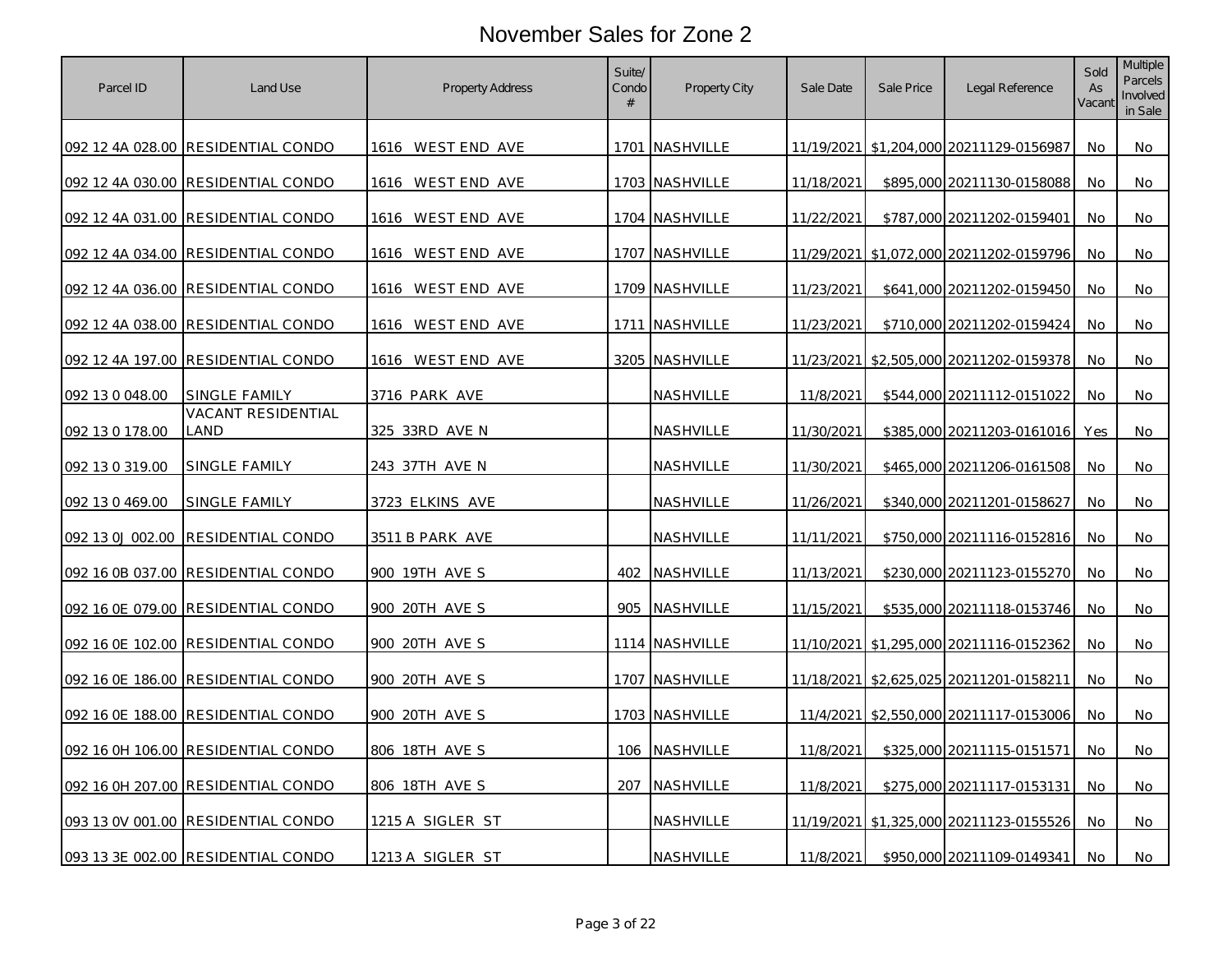| Parcel ID        | Land Use                                  | <b>Property Address</b>  | Suite/<br>Condo<br># | Property City    | Sale Date  | Sale Price | Legal Reference                         | Sold<br>As<br>Vacant | <b>Multiple</b><br>Parcels<br>Involved<br>in Sale |
|------------------|-------------------------------------------|--------------------------|----------------------|------------------|------------|------------|-----------------------------------------|----------------------|---------------------------------------------------|
|                  | 093 13 4P 001.00 RESIDENTIAL CONDO        | <u>1201 A SIGLER ST</u>  |                      | NASHVILLE        |            |            | 11/16/2021 \$1,212,000 20211123-0155341 | No.                  | No                                                |
| 102 04 0 091.00  | SINGLE FAMILY                             | 501 WILCLAY DR           |                      | NASHVILLE        | 11/17/2021 |            | \$315,000 20211124-0156478              | No.                  | No                                                |
| 102 12 0 062.00  | SINGLE FAMILY                             | 819 SUMMERLY DR          |                      | NASHVILLE        | 11/5/2021  |            | \$760,000 20211130-0157864              | No                   | No                                                |
| 102 14 0 056.00  | SINGLE FAMILY                             | 1204 ALFRED DR           |                      | NASHVILLE        | 11/5/2021  |            | \$550,000 20211116-0152136              | No.                  | No                                                |
| 102 15 0 034.00  | SINGLE FAMILY                             | 764 NEWBERRY RD          |                      | NASHVILLE        | 11/19/2021 |            | \$425,000 20211203-0160463              | No                   | No                                                |
| 102 15 0 043.00  | <u>SINGLE FAMILY</u>                      | 804 CLEMATIS DR          |                      | NASHVILLE        | 11/12/2021 |            | \$740,000 20211124-0156262              | No.                  | No                                                |
| 102 15 0 046.00  | SINGLE FAMILY                             | 855 BRESSLYN RD          |                      | NASHVILLE        | 11/12/2021 |            | \$757,000 20211117-0153379              | <b>No</b>            | No                                                |
|                  | 103 01 0T 005.00 RESIDENTIAL CONDO        | 1200 WATTS TER           |                      | NASHVILLE        | 11/12/2021 |            | \$448,449 20211123-0155351              | No                   | No                                                |
|                  |                                           | 1202 WATTS TER           |                      | NASHVILLE        | 11/12/2021 |            | \$439,999 20211118-0153848              | No.                  | No                                                |
|                  | 103 01 0T 007.00 RESIDENTIAL CONDO        | 1204 WATTS TER           |                      | NASHVILLE        | 11/12/2021 |            | \$439,900 20211116-0152318              | No                   | No                                                |
|                  | <u>103 01 0T 008.00 RESIDENTIAL CONDO</u> | <u>1206 WATTS TER</u>    |                      | <u>NASHVILLE</u> | 11/30/2021 |            | \$489,999 20211203-0160622              | No                   | No                                                |
|                  | 103 01 0T 009.00 RESIDENTIAL CONDO        | 1208 WATTS TER           |                      | NASHVILLE        | 11/15/2021 |            | \$458,499 20211130-0157867              | No                   | No                                                |
| 103 02 0 159.00  | SINGLE FAMILY                             | 127 RURAL AVE            |                      | NASHVILLE        | 11/19/2021 |            | \$488,500 20211123-0155519              | No                   | No                                                |
| 103 02 0 180.00  | SINGLE FAMILY                             | 5506 VAUGHT DR           |                      | NASHVILLE        | 11/19/2021 |            | \$394,000 20211129-0157236              | No.                  | No                                                |
| 103 02 0 219.00  | <b>DUPLEX</b>                             | 103 OCEOLA AVE           |                      | NASHVILLE        | 11/30/2021 |            | \$400,000 20211208-0162878              | No                   | No                                                |
| 103 02 0 251.00  | SINGLE FAMILY                             | 219 ORLANDO AVE          |                      | NASHVILLE        | 11/5/2021  |            | \$310,000 20211116-0152746              | No                   | No                                                |
| 103 02 0S 004.00 | RESIDENTIAL CONDO                         | WHITE BRIDGE PIKE<br>239 | $\overline{4}$       | NASHVILLE        | 11/19/2021 |            | \$560,123 20211130-0157632              | No                   | No                                                |
| 103 03 0 069.00  | SINGLE FAMILY                             | 5205 IDAHO AVE           |                      | NASHVILLE        | 11/22/2021 |            | \$525,000 20211201-0158391              | No                   | No                                                |
| 103 03 0 143.00  | SINGLE FAMILY                             | 4810 IDAHO AVE           |                      | NASHVILLE        | 11/12/2021 |            | \$676,000 20211112-0151090              | No                   | Yes                                               |
| 103 03 0 144.00  | <b>VACANT RESIDENTIAL</b><br>LAND         | 0 IDAHO AVE              |                      | NASHVILLE        | 11/12/2021 |            | \$676,000 20211112-0151090              | <b>No</b>            | Yes                                               |
| 103 04 0 006.00  | SINGLE FAMILY                             | 212 46TH AVE N           |                      | NASHVILLE        |            |            | 11/4/2021 \$1,000,000 20211112-0150560  | No.                  | No                                                |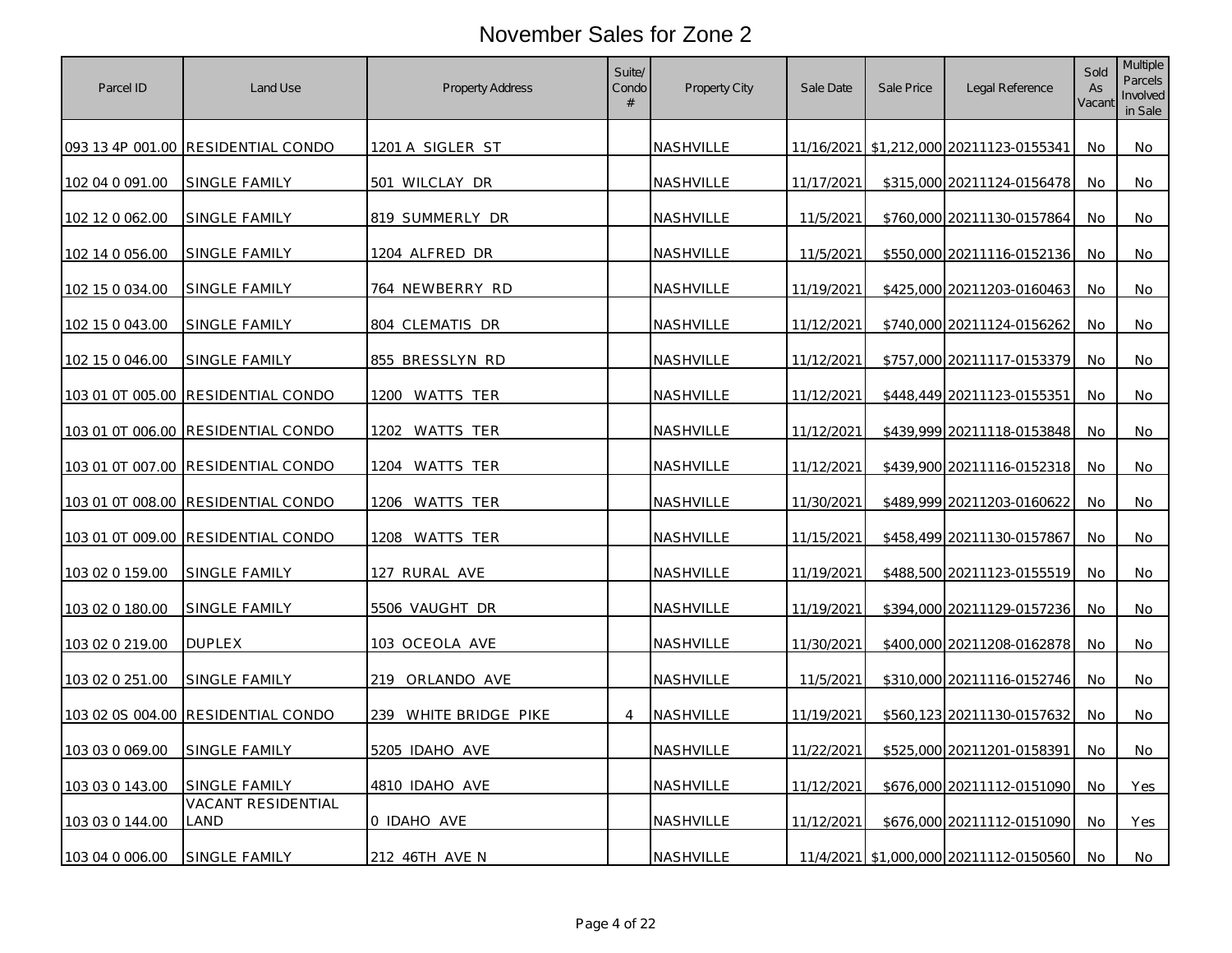| Parcel ID        | Land Use                           | Property Address   | Suite/<br>Condo<br># | Property City         | Sale Date  | Sale Price | Legal Reference                         | Sold<br>As<br>Vacant | <b>Multiple</b><br>Parcels<br>Involved<br>in Sale |
|------------------|------------------------------------|--------------------|----------------------|-----------------------|------------|------------|-----------------------------------------|----------------------|---------------------------------------------------|
| 103 04 0 034.00  | <u>SINGLE FAMILY</u>               | 205 46TH AVE N     |                      | <b>NASHVILLE</b>      | 11/15/2021 |            | \$460,000 20211118-0153776              | No.                  | No                                                |
| 103 04 0 329.00  | SINGLE FAMILY                      | 4104 MEDIA ST      |                      | NASHVILLE             |            |            | 11/19/2021 \$1,269,000 20211201-0158235 | No.                  | No                                                |
| 103 04 0 397.00  | SINGLE FAMILY                      | 4108 COLORADO AVE  |                      | NASHVILLE             | 11/17/2021 |            | \$750,000 20211119-0154122              | No                   | No                                                |
| 103 06 0 119.00  | SINGLE FAMILY                      | 508 BROOKVALE TER  |                      | <b>NASHVILLE</b>      | 11/22/2021 |            | \$589,000 20211123-0155405              | No                   | No                                                |
| 103 06 0 180.00  | SINGLE FAMILY                      | 5614 STONEWAY TRL  |                      | NASHVILLE             | 11/23/2021 |            | \$146,666 20211129-0157084              | No                   | No                                                |
| 103 06 0 190.00  | <u>SINGLE FAMILY</u>               | 604 KENDALL DR     |                      | <b>NASHVILLE</b>      | 11/4/2021  |            | \$630,000 20211116-0152648              | No                   | No                                                |
| 103 06 01 001.00 | RESIDENTIAL CONDO                  | 5533 KENDALL DR    |                      | NASHVILLE             | 11/12/2021 |            | \$950,000 20211115-0151501              | No                   | No                                                |
| 103 08 0 086.00  | SINGLE FAMILY                      | 4205 MURPHY RD     |                      | NASHVILLE             | 11/1/2021  |            | \$520,000 20211103-0147089              | No                   | No                                                |
| 103 08 0 159.00  | SINGLE FAMILY                      | 4033 WESTLAWN DR   |                      | <b>NASHVILLE</b>      | 11/1/2021  |            | \$625,000 20211110-0150087              | No.                  | No                                                |
|                  | 103 08 0A 030.00 RESIDENTIAL CONDO | 4425 WESTLAWN DR   |                      | <b>B203 NASHVILLE</b> | 11/22/2021 |            | \$245,000 20211124-0156290              | No                   | No                                                |
| 103 10 0 044.00  | <u>SINGLE FAMILY</u>               | 804 KENDALL DR     |                      | <u>NASHVILLE</u>      | 11/8/2021  |            | \$618,000 20211130-0157838              | No                   | No.                                               |
| 103 12 0 233.00  | SINGLE FAMILY                      | 111 MOCKINGBIRD RD |                      | NASHVILLE             |            |            | 11/10/2021 \$1,175,750 20211118-0153687 | No                   | No                                                |
|                  | 103 12 0G 203.00 RESIDENTIAL CONDO | 4000 WEST END AVE  |                      | 203 NASHVILLE         | 11/12/2021 |            | \$760,000 20211118-0153843              | No                   | No                                                |
| 103 14 0 103.00  | SINGLE FAMILY                      | 5721 RED OAK DR    |                      | NASHVILLE             |            |            | 11/15/2021 \$1,400,000 20211116-0152389 | No                   | No                                                |
| 103 14 0A 017.00 | RESIDENTIAL CONDO                  | 4500 POST RD       | 17                   | NASHVILLE             | 11/30/2021 |            | \$340,000 20211202-0159705              | No                   | No                                                |
|                  | 103 14 0D 001.00 RESIDENTIAL CONDO | 78 A BROOKWOOD TER |                      | NASHVILLE             |            |            | 11/16/2021 \$1,025,000 20211124-0156563 | No                   | No                                                |
|                  | 103 15 0B 020.00 RESIDENTIAL CONDO | 4487 POST PL       | 20                   | NASHVILLE             | 11/15/2021 |            | \$356,000 20211122-0154573              | No                   | No                                                |
|                  | 103 16 0C 503.00 RESIDENTIAL CONDO | 4225 HARDING PIKE  | 503                  | NASHVILLE             | 11/4/2021  |            | \$312,500 20211110-0150362              | No                   | No                                                |
| 104 01 0 145.00  | QUADPLEX                           | 3635 REDMON ST     |                      | NASHVILLE             |            |            | 11/30/2021 \$2,750,000 20211203-0160373 | No                   | Yes                                               |
| 104 01 0 145.01  | QUADPLEX                           | 3633 REDMON ST     |                      | NASHVILLE             |            |            | 11/30/2021 \$2,750,000 20211203-0160373 | <b>No</b>            | Yes                                               |
| 104 01 0 145.02  | QUADPLEX                           | 3631 REDMON ST     |                      | NASHVILLE             |            |            | 11/30/2021 \$2,750,000 20211203-0160373 | No                   | Yes                                               |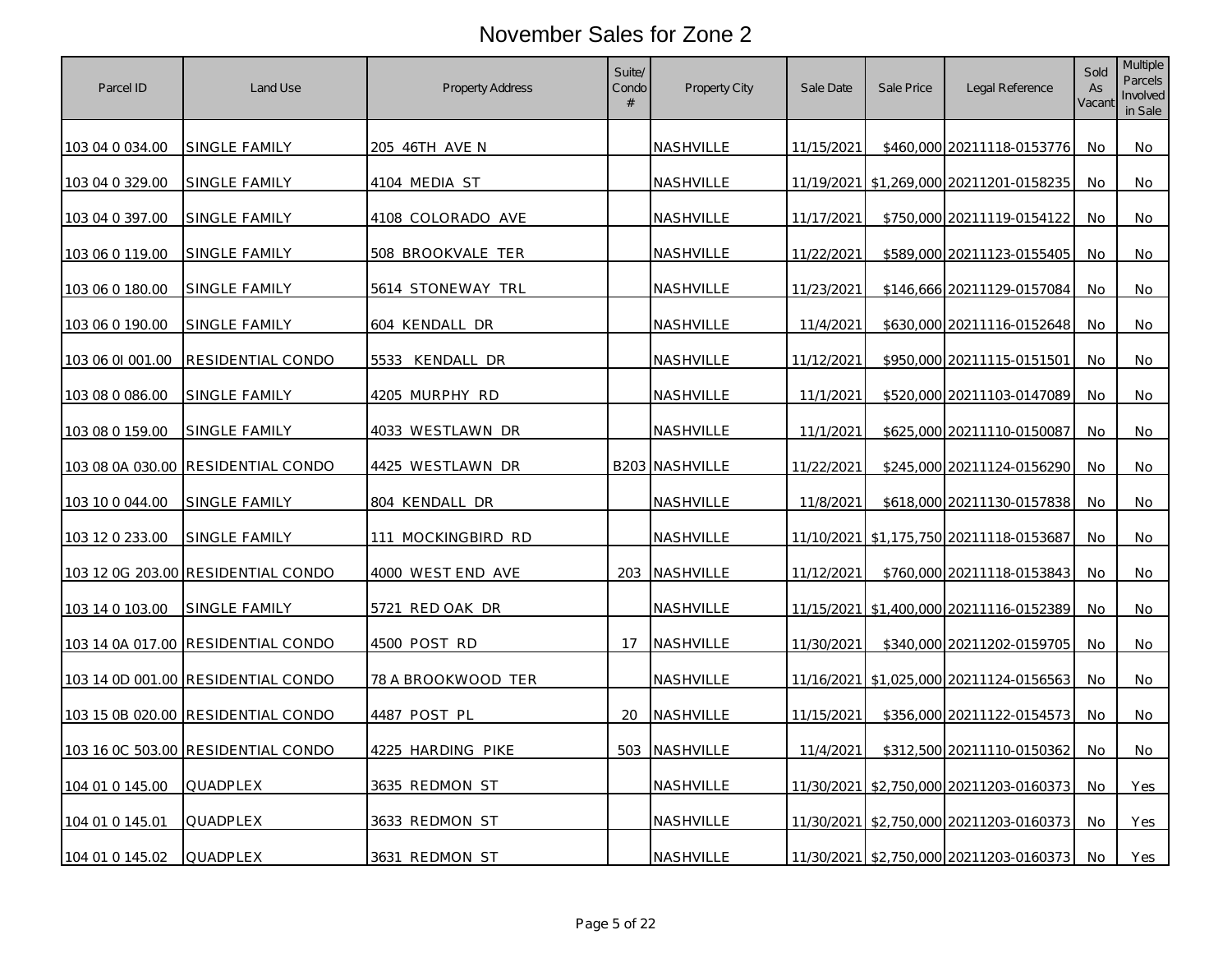| Parcel ID             | Land Use                                  | Property Address      | Suite/<br>Condo<br># | Property City    | Sale Date  | Sale Price | Legal Reference                         | Sold<br>As<br>Vacant | Multiple<br>Parcels<br>Involved<br>in Sale |
|-----------------------|-------------------------------------------|-----------------------|----------------------|------------------|------------|------------|-----------------------------------------|----------------------|--------------------------------------------|
| 104 01 0 392.00       | SINGLE FAMILY                             | 3502 WRENWOOD DR      |                      | <b>NASHVILLE</b> | 11/3/2021  |            | \$427,500 20211116-0152750              | No                   | No                                         |
| 104 01 0 393.00       | SINGLE FAMILY                             | 3504 WRENWOOD DR      |                      | NASHVILLE        | 11/3/2021  |            | \$427,500 20211116-0152783              | No                   | No                                         |
|                       | 104 01 OF 022.00 RESIDENTIAL CONDO        | 324 SYLVAN PARK LN    |                      | NASHVILLE        | 11/2/2021  |            | \$452,000 20211104-0147665              | No.                  | No                                         |
|                       | 104 01 OF 043.00 RESIDENTIAL CONDO        | 116 36TH AVE N        |                      | NASHVILLE        | 11/9/2021  |            | \$510,000 20211116-0152278              | No.                  | No                                         |
|                       | 104 01 4G 001.00 RESIDENTIAL CONDO        | 3502 A WRENWOOD DR    |                      | NASHVILLE        | 11/3/2021  |            | \$427,500 20211116-0152750              | No                   | Yes                                        |
| 104 01 4G 002.00 LAND | VACANT RESIDENTIAL                        | 3502 B WRENWOOD DR    |                      | <b>NASHVILLE</b> | 11/3/2021  |            | \$427,500 20211116-0152750              | No                   | Yes                                        |
|                       | 104 01 4H 001.00 RESIDENTIAL CONDO        | 3504 A WRENWOOD DR    |                      | NASHVILLE        | 11/3/2021  |            | \$427,500 20211116-0152783              | No                   | Yes                                        |
| 104 01 4H 002.00 LAND | VACANT RESIDENTIAL                        | 3504 B WRENWOOD DR    |                      | NASHVILLE        | 11/3/2021  |            | \$427,500 20211116-0152783              | No                   | Yes                                        |
|                       | 104 02 0A 033.00  RESIDENTIAL CONDO       | 201 ACKLEN PARK DR    | 33                   | NASHVILLE        | 11/2/2021  |            | \$200,000 20211109-0149249              | No                   | No                                         |
|                       | 104 02 0C 305.00 RESIDENTIAL CONDO        | 205 31ST AVE N        | 305                  | NASHVILLE        | 11/18/2021 |            | \$300,000 20211124-0156448              | No                   | No                                         |
|                       | <u>104 02 1B 002.00 RESIDENTIAL CONDO</u> | 3186 E PARTHENON AVE  |                      | <u>NASHVILLE</u> | 11/17/2021 |            | \$555,000 20211124-0155823              | No                   | No                                         |
|                       | 104 02 1B 005.00 RESIDENTIAL CONDO        | 3186 B PARTHENON AVE  |                      | NASHVILLE        | 11/12/2021 |            | \$550,000 20211119-0154217              | No                   | No                                         |
|                       | 104 02 1C 310.00 RESIDENTIAL CONDO        | 3180 PARTHENON AVE    |                      | 110 NASHVILLE    | 11/18/2021 |            | \$680,000 20211130-0158188              | No                   | No                                         |
| 104 02 11 005.00      | <b>RESIDENTIAL CONDO</b>                  | 405 AVOCA ST          | 5                    | NASHVILLE        | 11/5/2021  |            | \$920,000 20211115-0151437              | No                   | No                                         |
|                       | 104 02 2A 302.00 RESIDENTIAL CONDO        | 3000 POSTON AVE       | 302                  | NASHVILLE        |            |            | 11/30/2021 \$1,000,000 20211206-0161641 | No                   | No                                         |
|                       | 104 02 3P 004.00 RESIDENTIAL CONDO        | 119 MASON AVE         |                      | 204 NASHVILLE    | 11/5/2021  |            | \$475,000 20211117-0153080              | No                   | No                                         |
|                       | 104 02 4B 201.00 RESIDENTIAL CONDO        | 3000 VANDERBILT PL    | 201                  | NASHVILLE        | 11/29/2021 |            | \$347,000 20211206-0161113              | No                   | No                                         |
|                       | 104 02 4C 014.00 RESIDENTIAL CONDO        | 110 31ST AVE N        | 208                  | NASHVILLE        | 11/29/2021 |            | \$665,000 20211209-0163723              | No                   | No                                         |
|                       | <u>104 02 4C 071.00 RESIDENTIAL CONDO</u> | <u>110 31ST AVE N</u> | 905                  | NASHVILLE        |            |            | 11/18/2021 \$1,300,000 20211119-0154085 | No.                  | No                                         |
|                       | 104 04 0B 008.00 RESIDENTIAL CONDO        | 1028 A 18TH AVE S     |                      | NASHVILLE        | 11/15/2021 |            | \$950,000 20211122-0155029              | No                   | No                                         |
| 104 05 0 168.00       | SINGLE FAMILY                             | 3703 PRINCETON AVE    |                      | NASHVILLE        |            |            | 11/4/2021 \$1,050,000 20211105-0148476  | No                   | No                                         |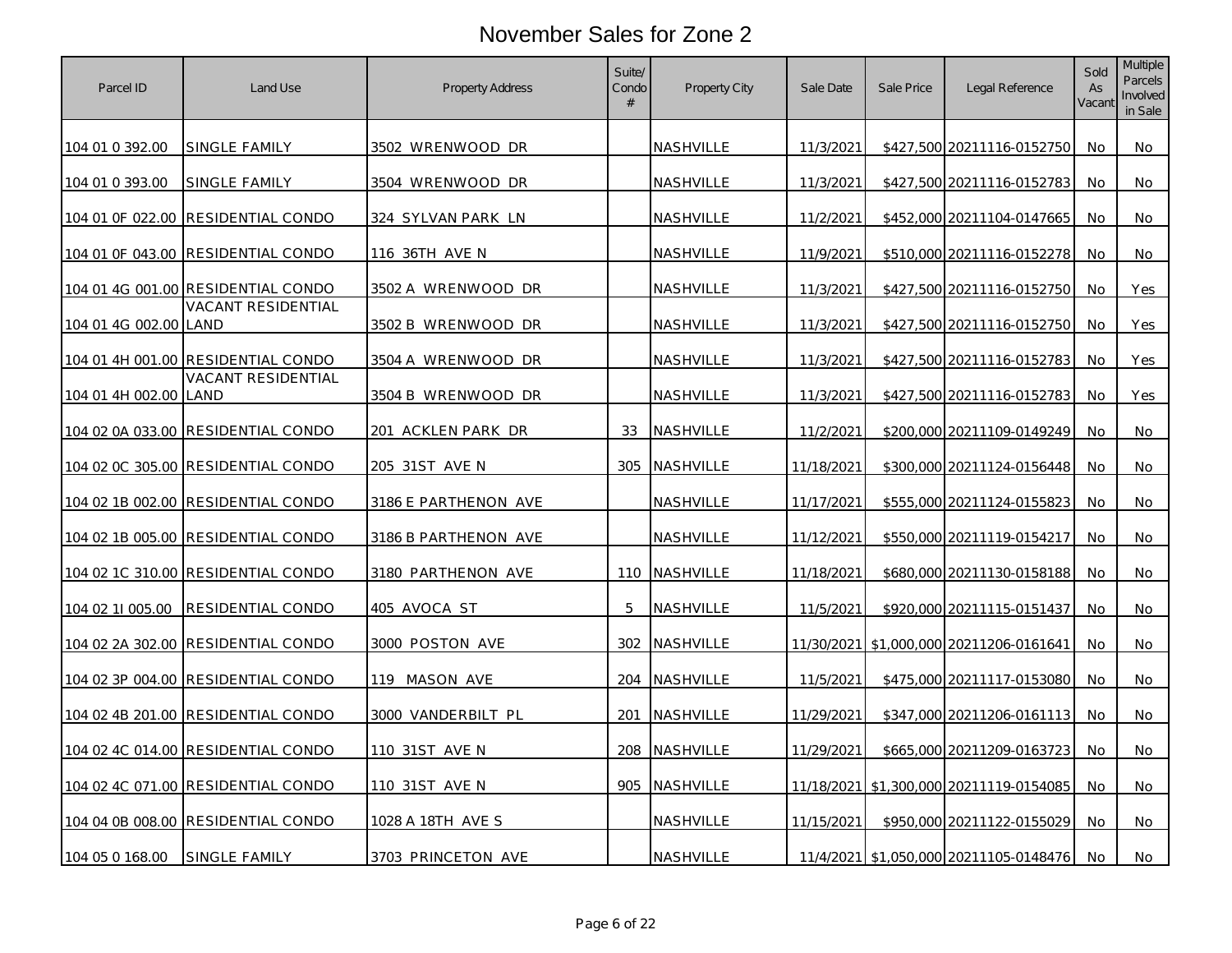| Parcel ID       | Land Use                                  | Property Address       | Suite/<br>Condo<br># | Property City    | Sale Date  | Sale Price | Legal Reference                         | Sold<br>As<br>Vacant | Multiple<br>Parcels<br>Involved<br>in Sale |
|-----------------|-------------------------------------------|------------------------|----------------------|------------------|------------|------------|-----------------------------------------|----------------------|--------------------------------------------|
| 104 05 0 171.00 | SINGLE FAMILY                             | 3704 PRINCETON AVE     |                      | <b>NASHVILLE</b> | 11/2/2021  |            | \$735,000 20211110-0150117              | No.                  | No                                         |
|                 | 104 05 0U 001.00 RESIDENTIAL CONDO        | 521<br>ACKLEN PARK DR  |                      | NASHVILLE        | 11/23/2021 |            | \$899,000 20211130-0157890              | No.                  | No                                         |
|                 |                                           | ACKLEN PARK DR<br>523. |                      | NASHVILLE        | 11/22/2021 |            | \$900,000 20211129-0157418              | No                   | No                                         |
|                 | 104 06 0A 084.00 RESIDENTIAL CONDO        | 3415 WEST END AVE      | 808                  | <b>NASHVILLE</b> | 11/19/2021 |            | \$298,650 20211129-0156984              | No                   | No                                         |
|                 | 104 08 0G 003.00 RESIDENTIAL CONDO        | 1711 18TH AVE S        |                      | A-3 NASHVILLE    | 11/24/2021 |            | \$405,000 20211203-0160970              | No                   | No                                         |
|                 | 104 08 0G 008.00 RESIDENTIAL CONDO        | 1711 18TH AVE S        | $B-4$                | <b>NASHVILLE</b> | 11/5/2021  |            | \$327,000 20211122-0154690              | No                   | No                                         |
|                 | 104 08 0P 009.00 RESIDENTIAL CONDO        | 1813 CAPERS AVE        |                      | NASHVILLE        | 11/10/2021 |            | \$770,000 20220110-0002752              | No                   | No                                         |
|                 | 104 08 0U 101.00 RESIDENTIAL CONDO        | 1700<br>BELCOURT AVE   | 101                  | NASHVILLE        | 11/2/2021  |            | \$439,292 20211110-0150461              | No                   | No                                         |
|                 | 104 08 0U 102.00 RESIDENTIAL CONDO        | 1700<br>BELCOURT AVE   | 102                  | <b>NASHVILLE</b> | 11/2/2021  |            | \$417,893 20211110-0150464              | No                   | No                                         |
|                 | 104 08 0U 103.00 RESIDENTIAL CONDO        | 1700<br>BELCOURT AVE   | 103                  | NASHVILLE        | 11/16/2021 |            | \$363,693 20211201-0158700              | No                   | No                                         |
|                 | <u>104 08 0U 104.00 RESIDENTIAL CONDO</u> | BELCOURT AVE<br>1700   | 104                  | <b>NASHVILLE</b> | 11/19/2021 |            | \$554,893 20211129-0156731              | No                   | No.                                        |
|                 | 104 08 0U 105.00 RESIDENTIAL CONDO        | 1700<br>BELCOURT AVE   | 105                  | NASHVILLE        | 11/29/2021 |            | \$448,000 20211203-0160353              | No                   | No                                         |
|                 | 104 08 0U 201.00 RESIDENTIAL CONDO        | BELCOURT AVE<br>1700   | 201                  | NASHVILLE        | 11/2/2021  |            | \$439,293 20211110-0150420              | No                   | No                                         |
|                 | 104 08 0U 202.00 RESIDENTIAL CONDO        | 1700<br>BELCOURT AVE   | 202                  | <b>NASHVILLE</b> | 11/2/2021  |            | \$417,893 20211110-0150402              | No.                  | No                                         |
|                 | 104 08 0U 205.00 RESIDENTIAL CONDO        | 1700<br>BELCOURT AVE   | 205                  | NASHVILLE        | 11/29/2021 |            | \$448,000 20211202-0159723              | No                   | No                                         |
|                 | 104 08 0U 301.00 RESIDENTIAL CONDO        | 1700 BELCOURT AVE      | 301                  | NASHVILLE        | 11/29/2021 |            | \$454,993 20211203-0160355              | No                   | No                                         |
|                 | 104 08 0U 302.00 RESIDENTIAL CONDO        | 1700<br>BELCOURT AVE   | 302                  | <b>NASHVILLE</b> | 11/23/2021 |            | \$438,593 20211201-0158897              | No                   | No                                         |
| 104 09 0 074.00 | SINGLE FAMILY                             | 3728 RICHLAND AVE      |                      | NASHVILLE        |            |            | 11/5/2021 \$1,913,043 20211105-0148524  | No                   | No                                         |
|                 | 104 10 0Q 002.00 RESIDENTIAL CONDO        | 3425 33RD AVE S        |                      | NASHVILLE        | 11/19/2021 |            | \$735,000 20211124-0156427              | No                   | No.                                        |
| 104 11 0 050.00 | SINGLE FAMILY                             | 2813 ACKLEN AVE        |                      | NASHVILLE        |            |            | 11/5/2021 \$1,950,000 20211115-0151821  | No                   | No                                         |
| 104 11 0 139.00 | SINGLE FAMILY                             | 2523 FAIRFAX AVE       |                      | NASHVILLE        |            |            | 11/12/2021 \$1,285,000 20211118-0153425 | No                   | No                                         |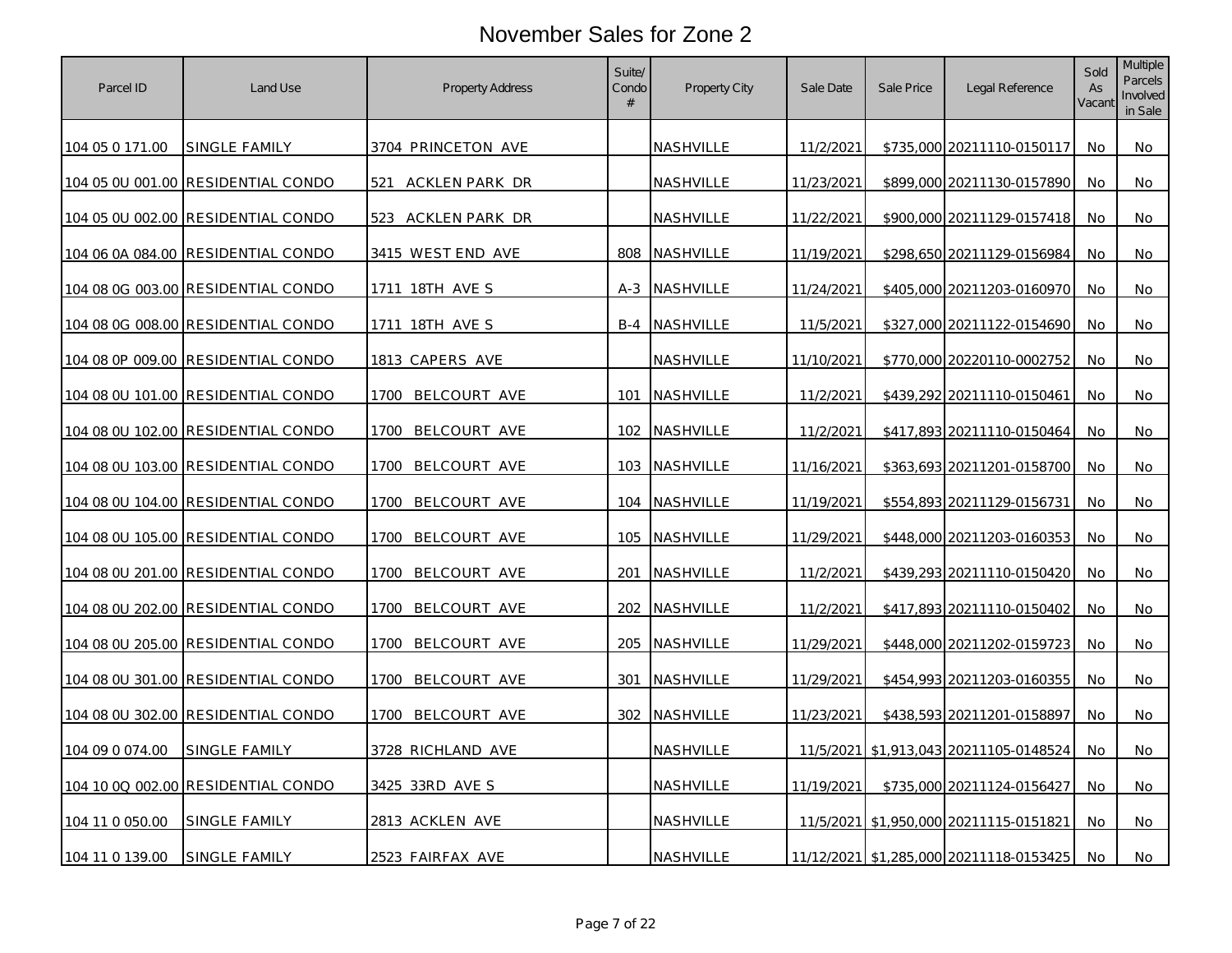| Parcel ID                             | Land Use                           | Property Address         | Suite/<br>Condo<br># | Property City    | Sale Date  | Sale Price | Legal Reference                             | Sold<br>As<br>Vacant | <b>Multiple</b><br>Parcels<br>Involved<br>in Sale |
|---------------------------------------|------------------------------------|--------------------------|----------------------|------------------|------------|------------|---------------------------------------------|----------------------|---------------------------------------------------|
| 104 11 0 293.00                       | SINGLE FAMILY                      | 2518 BLAIR BLVD          |                      | NASHVILLE        |            |            | 11/22/2021 \$2,800,000 20211124-0156397     | No.                  | No                                                |
| 104 11 0 356.00                       | SINGLE FAMILY                      | 2121 BERNARD AVE         |                      | NASHVILLE        | 11/18/2021 |            | \$600,000 20211123-0155439                  | No.                  | No                                                |
|                                       | 104 11 0D 005.00 RESIDENTIAL CONDO | 2121 FAIRFAX AVE         | 5                    | NASHVILLE        | 11/5/2021  |            | \$151,000 20211109-0149515                  | No                   | No                                                |
|                                       | 104 11 0D 018.00 RESIDENTIAL CONDO | 2121 FAIRFAX AVE         | 18                   | NASHVILLE        | 11/9/2021  |            | \$205,550 20211115-0151774                  | No                   | No                                                |
|                                       |                                    | 1808 24TH AVE S          |                      | 104 NASHVILLE    | 11/15/2021 |            | \$520,000 20211116-0152673                  | No.                  | No                                                |
| 104 12 0 166.00                       | <b>DUPLEX</b>                      | 2003 19TH AVE S          |                      | NASHVILLE        | 11/5/2021  |            | \$703,000 20211108-0148781                  | No                   | No                                                |
|                                       |                                    | 401 BOWLING AVE          | 27                   | <b>NASHVILLE</b> | 11/22/2021 |            | \$360,000 20211123-0155417                  | No                   | No                                                |
| 104 13 0J 001.00                      | <b>RESIDENTIAL CONDO</b>           | 3707 BRIGHTON RD         |                      | NASHVILLE        | 11/17/2021 |            | \$917,000 20211119-0154060                  | No                   | No                                                |
| 104 14 0G 153.00 SINGLE FAMILY        |                                    | 103 WYN OAK CIR          |                      | <b>NASHVILLE</b> | 11/30/2021 |            | \$2,000,000 20211203-0160457                | No                   | No                                                |
| <u>104 14 0H 001.00 SINGLE FAMILY</u> |                                    | 305 WHITWORTH WAY        |                      | NASHVILLE        |            |            | 11/4/2021 \$1,250,000 20211105-0148033      | No.                  | No                                                |
|                                       |                                    | <u>337 WHITWORTH WAY</u> |                      | NASHVILLE        |            |            | 11/9/2021 \$1,250,000 20211112-0150958      | No                   | No                                                |
| 104 15 0 360.00                       | <u>SINGLE FAMILY</u>               | <u>2601 WESTWOOD AVE</u> |                      | NASHVILLE        | 11/12/2021 |            | \$385,000 20211115-0151456                  | No                   | No                                                |
|                                       | 104 15 0M 022.00 RESIDENTIAL CONDO | 554 LITTLE CHANNING WAY  |                      | NASHVILLE        |            |            | 11/3/2021 \$1,100,000 20211109-0149525      | No                   | No                                                |
| 104 16 0 348.00                       | <b>DUPLEX</b>                      | 1513 ASHWOOD AVE         |                      | NASHVILLE        | 11/19/2021 |            | \$875,000 20211201-0158406                  | No                   | No                                                |
| <u>104 16 0 349.00</u>                | SINGLE FAMILY                      | 1515 ASHWOOD AVE         |                      | NASHVILLE        | 11/19/2021 |            | \$865,000 20211201-0158526                  | No                   | No                                                |
| 104 16 0 373.00                       | SINGLE FAMILY                      | 2302 BELMONT BLVD        |                      | <b>NASHVILLE</b> |            |            | 11/19/2021 \$2,762,500 20211119-0154196     | No                   | No                                                |
|                                       | 105 01 0B 106.00 RESIDENTIAL CONDO | 1010 16TH AVE S          |                      | 106 NASHVILLE    | 11/29/2021 |            | \$468,000 20211203-0160534                  | No                   | No                                                |
|                                       | 105 01 0K 002.00 RESIDENTIAL CONDO | 1204 TREMONT ST          |                      | NASHVILLE        | 11/22/2021 |            | \$750,000 20211124-0156325                  | No                   | No                                                |
|                                       |                                    | 1011 A 12TH AVE S        |                      | NASHVILLE        |            |            | 11/16/2021   \$1,300,000   20211124-0155998 | No                   | No                                                |
|                                       | 105 01 1Q 003.00 RESIDENTIAL CONDO | 1011 C 12TH AVE S        |                      | NASHVILLE        |            |            | 11/1/2021 \$1,335,000 20211108-0149132      | No                   | No                                                |
|                                       | 105 01 1Q 004.00 RESIDENTIAL CONDO | 1011 D 12TH AVE S        |                      | NASHVILLE        |            |            | 11/5/2021 \$1,325,000 20211117-0153091      | No                   | No                                                |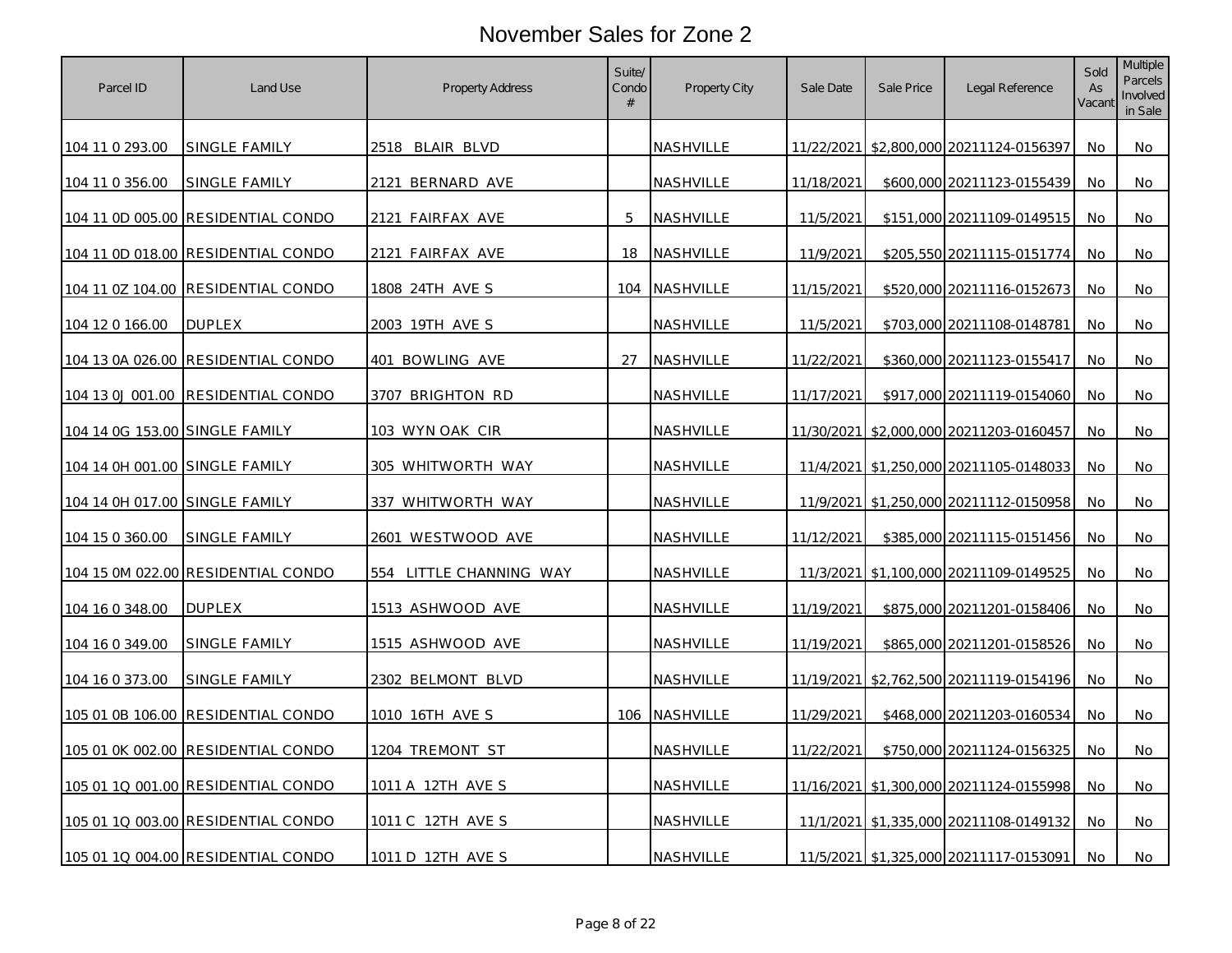| Parcel ID       | Land Use                                  | <b>Property Address</b> | Suite/<br>Condo<br># | Property City    | Sale Date         | Sale Price | Legal Reference                        | Sold<br>As<br>Vacant | Multiple<br>Parcels<br>Involved<br>in Sale |
|-----------------|-------------------------------------------|-------------------------|----------------------|------------------|-------------------|------------|----------------------------------------|----------------------|--------------------------------------------|
|                 | 105 01 2B 002.00 RESIDENTIAL CONDO        | 1011 B SOUTHSIDE AVE    |                      | NASHVILLE        | 11/10/2021        |            | \$909,005 20211117-0153192             | No.                  | No                                         |
|                 | 105 01 3P 002.00 RESIDENTIAL CONDO        | 1002 12TH AVE S         |                      | NASHVILLE        | 11/29/2021        |            | \$999,000 20211203-0160244             | No                   | No                                         |
|                 | 105 01 3P 003.00 RESIDENTIAL CONDO        | 1004 12TH AVE S         |                      | NASHVILLE        | 11/3/2021         |            | \$975,825 20211110-0150145             | No.                  | No                                         |
|                 | 105 01 3P 010.00 RESIDENTIAL CONDO        | SOUTHSIDE CT<br>1037    | 3                    | NASHVILLE        | 11/3/2021         |            | \$976,790 20211110-0150137             | No.                  | No                                         |
|                 | 105 01 3P 011.00 RESIDENTIAL CONDO        | 1037 SOUTHSIDE CT       | $\overline{2}$       | NASHVILLE        | 11/3/2021         |            | \$976,790 20211110-0150120             | No                   | No                                         |
|                 | 105 01 3P 012.00 RESIDENTIAL CONDO        | SOUTHSIDE CT<br>1037    | $\overline{1}$       | <b>NASHVILLE</b> | 11/3/2021         |            | \$976,790 20211110-0150104             | No.                  | No                                         |
|                 | 105 02 1Q 113.00 RESIDENTIAL CONDO        | 920<br>SOUTH ST         | 113                  | NASHVILLE        | 11/3/2021         |            | \$475,000 20211112-0150694             | No                   | No                                         |
|                 | 105 02 1Q 119.00 RESIDENTIAL CONDO        | 920 SOUTH ST            | 119                  | NASHVILLE        | 11/1/2021         |            | \$467,500 20211109-0149182             | No                   | No                                         |
|                 |                                           | 920<br>SOUTH ST         | 209                  | NASHVILLE        | 11/30/2021        |            | \$580,000 20211202-0159829             | No                   | No                                         |
|                 | 105 02 1Q 215.00 RESIDENTIAL CONDO        | 920<br>SOUTH ST         | 215                  | NASHVILLE        | 11/16/2021        |            | \$466,555 20211119-0154368             | No.                  | No                                         |
|                 | <u>105 02 10 216.00 RESIDENTIAL CONDO</u> | 920 SOUTH ST            |                      | 216 NASHVILLE    | 11/30/2021        |            | \$775,000 20211206-0161268             | No                   | No                                         |
|                 | 105 02 10 302.00 RESIDENTIAL CONDO        | SOUTH ST<br>920         | 302                  | NASHVILLE        | 11/8/2021         |            | \$480,000 20211110-0150099             | No                   | No                                         |
|                 | 105 02 3F 212.00 RESIDENTIAL CONDO        | 806 OLYMPIC ST          |                      | 212 NASHVILLE    | 11/15/2021        |            | \$370,000 20211119-0154237             | No                   | No                                         |
|                 | 105 05 0U 008.00 RESIDENTIAL CONDO        | 1437 11TH AVE S         |                      | NASHVILLE        | 11/30/2021        |            | \$806,000 20211206-0161391             | No                   | No                                         |
|                 | 105 09 0W 002.00 RESIDENTIAL CONDO        | 1029 WEDGEWOOD AVE      |                      | NASHVILLE        |                   |            | 11/4/2021 \$1,000,000 20211011-0136432 | No                   | No.                                        |
|                 | 105 09 1H 004.00 RESIDENTIAL CONDO        | 1900 12TH AVE S         | 203                  | NASHVILLE        | 11/22/2021        |            | \$324,000 20211129-0157471             | No                   | No                                         |
|                 | 105 09 1H 049.00 RESIDENTIAL CONDO        | 1900 12TH AVE S         | 404                  | NASHVILLE        | 11/2/2021         |            | \$306,860 20211108-0148813             | No.                  | No                                         |
| 105 10 0 324.00 | <b>SINGLE FAMILY</b>                      | 2104 GRANTLAND AVE      |                      | NASHVILLE        |                   |            | 11/3/2021 \$1,025,000 20211201-0158739 | No.                  | No                                         |
|                 | <u>105 10 0A 204.00 RESIDENTIAL CONDO</u> | 2020 BEECH AVE          | <b>B1</b>            | NASHVILLE        | <u>11/29/2021</u> |            | \$210,000 20211202-0159476             | No                   | No                                         |
|                 | 105 10 0A 205.00 RESIDENTIAL CONDO        | 2020 BEECH AVE          | B <sub>3</sub>       | NASHVILLE        | 11/19/2021        |            | \$215,000 20211123-0155463             | No                   | No                                         |
|                 | 105 10 0C 028.00 RESIDENTIAL CONDO        | 702 WEDGEWOOD PARK      | 505                  | NASHVILLE        | 11/10/2021        |            | \$390,000 20211116-0152552             | No.                  | No                                         |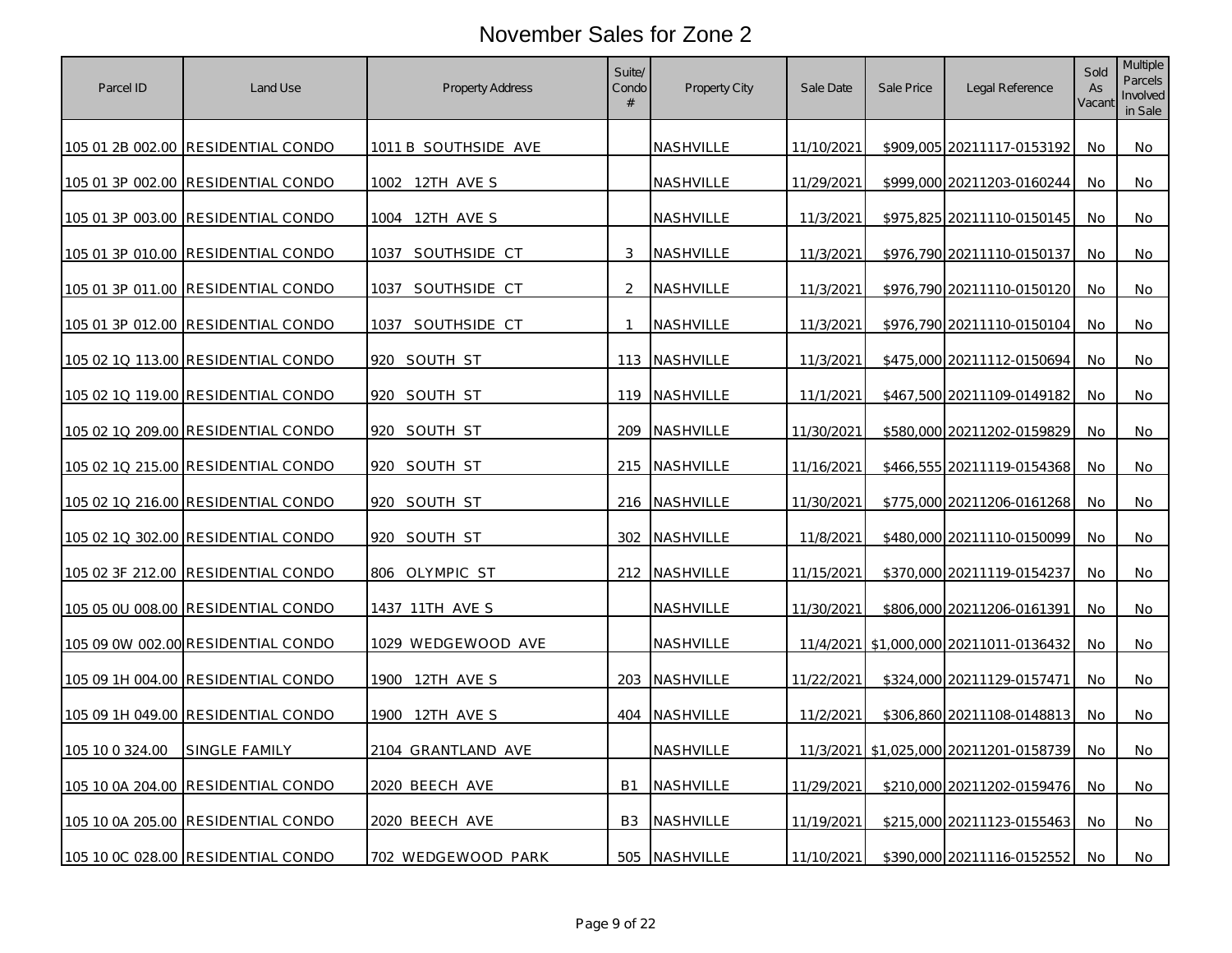| Parcel ID       | Land Use                                  | Property Address        | Suite/<br>Condo<br># | Property City    | Sale Date  | Sale Price | Legal Reference                         | Sold<br>As<br>Vacant | Multiple<br>Parcels<br>Involved<br>in Sale |
|-----------------|-------------------------------------------|-------------------------|----------------------|------------------|------------|------------|-----------------------------------------|----------------------|--------------------------------------------|
|                 | 105 10 0M 003.00 RESIDENTIAL CONDO        | 2016 C BEECH AVE        |                      | <b>NASHVILLE</b> | 11/30/2021 |            | \$606,000 20211202-0159725              | No                   | No                                         |
|                 | 105 10 0Q 001.00 RESIDENTIAL CONDO        | 1906 A BEECH AVE        |                      | NASHVILLE        | 11/15/2021 |            | \$800,000 20211122-0154586              | No                   | No                                         |
|                 | 105 10 0Q 002.00 RESIDENTIAL CONDO        | 1906 B BEECH AVE        |                      | NASHVILLE        | 11/15/2021 |            | \$800,000 20211201-0158382              | No                   | No                                         |
|                 | 105 13 3D 001.00 RESIDENTIAL CONDO        | 2217 A 11TH AVE S       |                      | NASHVILLE        |            |            | 11/8/2021 \$1,300,000 20211116-0152107  | No                   | No                                         |
| 105 14 0 236.00 | <b>SINGLE FAMILY</b>                      | 2307 LINDELL AVE        |                      | NASHVILLE        | 11/4/2021  |            | \$465,000 20211110-0150385              | No.                  | No.                                        |
|                 | 105 14 0A 027.00 RESIDENTIAL CONDO        | 851 S DOUGLAS AVE       |                      | NASHVILLE        | 11/1/2021  |            | \$420,000 20211102-0146384              | No                   | No                                         |
|                 | 105 14 0C 004.00 RESIDENTIAL CONDO        | <u>2206 KNOWLES AVE</u> |                      | <u>NASHVILLE</u> | 11/8/2021  |            | \$500,000 20211109-0149419              | No                   | No                                         |
|                 | 105 14 OC 115.00 RESIDENTIAL CONDO        | 2310 ELLIOTT AVE        |                      | 115 NASHVILLE    | 11/5/2021  |            | \$401,000 20211112-0150964              | No                   | No                                         |
|                 | 105 14 OC 308.00 RESIDENTIAL CONDO        | 2310 ELLIOTT AVE        | 308                  | NASHVILLE        | 11/30/2021 |            | \$350,000 20211207-0162021              | No                   | No                                         |
|                 | 105 14 0C 316.00 RESIDENTIAL CONDO        | 2310 ELLIOTT AVE        |                      | 316 NASHVILLE    | 11/17/2021 |            | \$342,500 20211119-0154132              | No                   | No                                         |
|                 | <u>105 14 OC 618.00 RESIDENTIAL CONDO</u> | <u>2310 ELLIOTT AVE</u> |                      | 618 NASHVILLE    | 11/16/2021 |            | \$345,000 20211119-0154042              | No                   | No                                         |
|                 | <u>105 14 0N 019.00 RESIDENTIAL CONDO</u> | 816 MELPARK CT          |                      | NASHVILLE        | 11/22/2021 |            | \$622,000 20211130-0157966              | No                   | No                                         |
|                 | 105 14 00 005.00 RESIDENTIAL CONDO        | 2118 ELLIOTT AVE        | $\overline{7}$       | NASHVILLE        | 11/2/2021  |            | \$660,000 20211110-0150447              | No.                  | No                                         |
|                 | 105 14 00 008.00 RESIDENTIAL CONDO        | 2118 ELLIOTT AVE        | $\overline{4}$       | NASHVILLE        | 11/12/2021 |            | \$700,000 20211123-0155198              | No                   | No                                         |
|                 | 105 14 0P 002.00 RESIDENTIAL CONDO        | 2206 B WHITE AVE        |                      | NASHVILLE        | 11/12/2021 |            | \$695,000 20211116-0152596              | No                   | No                                         |
|                 | 114 15 0A 023.00 RESIDENTIAL CONDO        | 112 CEDAR PLACE BND     |                      | NASHVILLE        | 11/19/2021 |            | \$490,000 20211123-0155560              | No                   | No                                         |
| 115 01 0 038.00 | <b>SINGLE FAMILY</b>                      | 949 PLATEAU PKWY        |                      | <u>NASHVILLE</u> | 11/19/2021 |            | \$610,000 20211201-0158483              | No.                  | No                                         |
|                 | 115 01 0A 001.00 RESIDENTIAL CONDO        | 923 DOWNEY DR           |                      | NASHVILLE        |            |            | 11/28/2021 \$1,095,000 20211201-0158617 | No                   | No                                         |
| 115 07 0 067.00 | SINGLE FAMILY                             | 605 LAMAR DR            |                      | NASHVILLE        | 11/8/2021  |            | \$625,000 20211124-0156437              | No                   | No                                         |
| 115 08 0 015.00 | VACANT RESIDENTIAL<br>LAND                | 514 DAVIDSON RD         |                      | NASHVILLE        | 11/18/2021 |            | \$850,000 20211124-0156462              | Yes                  | No                                         |
| 115 10 0 068.00 | SINGLE FAMILY                             | 6437 BROWNLEE DR        |                      | NASHVILLE        | 11/15/2021 |            | \$715,000 20211119-0154075              | No                   | No                                         |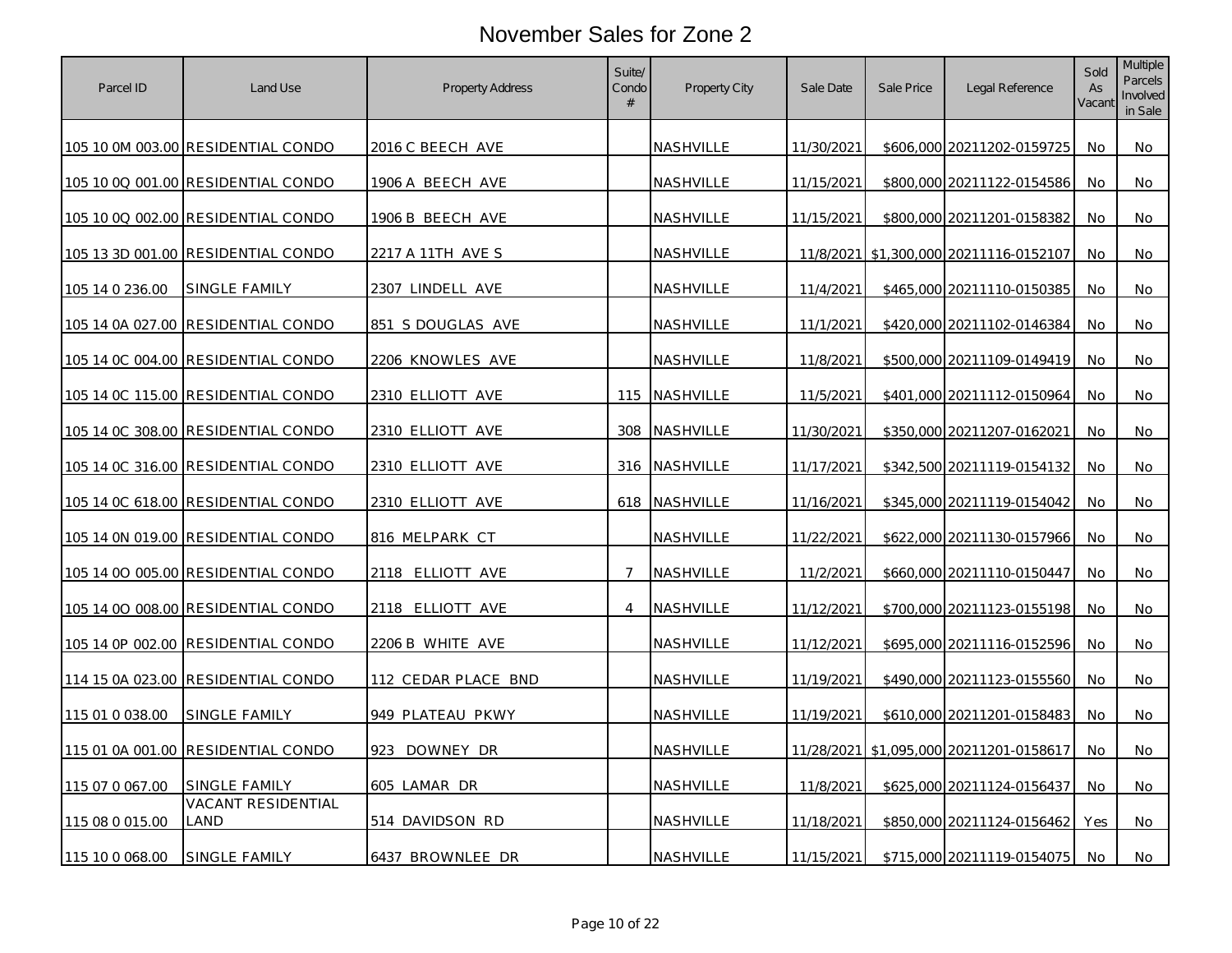| Parcel ID                      | Land Use                           | <b>Property Address</b> | Suite/<br>Condo<br># | Property City    | Sale Date  | Sale Price | Legal Reference                             | Sold<br>As<br>Vacant | Multiple<br>Parcels<br>Involved<br>in Sale |
|--------------------------------|------------------------------------|-------------------------|----------------------|------------------|------------|------------|---------------------------------------------|----------------------|--------------------------------------------|
| 115 10 0 068.00                | SINGLE FAMILY                      | 6437 BROWNLEE DR        |                      | NASHVILLE        | 11/18/2021 |            | \$799,000 20211122-0154576                  | No                   | No                                         |
| 115 10 0 086.00                | SINGLE FAMILY                      | 6730 PENNYWELL DR       |                      | NASHVILLE        | 11/11/2021 |            | \$729,900 20211201-0158246                  | No.                  | No                                         |
| 115 11 0 086.00                | SINGLE FAMILY                      | 6211 BROWNLEE DR        |                      | NASHVILLE        | 11/3/2021  |            | \$735,000 20211112-0150649                  | No                   | No                                         |
| 115 12 0 080.01                | SINGLE FAMILY                      | 6201 BRESSLYN RD        |                      | NASHVILLE        | 11/30/2021 |            | \$1,000,000 20211207-0162378                | No.                  | No                                         |
|                                | 116 03 0B 142.00 RESIDENTIAL CONDO | 4505 HARDING PIKE       |                      | 142 NASHVILLE    | 11/15/2021 |            | \$340,000 20211119-0154423                  | No                   | No                                         |
|                                | 116 03 0B 163.00 RESIDENTIAL CONDO | 4505 HARDING PIKE       | 163                  | <b>NASHVILLE</b> | 11/11/2021 |            | \$393,470 20211116-0152345                  | No.                  | No                                         |
|                                | 116 03 0B 164.00 RESIDENTIAL CONDO | 4505 HARDING PIKE       | 164                  | NASHVILLE        | 11/16/2021 |            | \$390,000 20211119-0154257                  | <b>No</b>            | No                                         |
|                                | 116 03 OF 014.00 RESIDENTIAL CONDO | 214 WESTCHASE DR        |                      | NASHVILLE        | 11/16/2021 |            | \$365,000 20211122-0154866                  | No                   | No                                         |
| 116 04 0 184.00                | <b>DUPLEX</b>                      | 812 WILSON BLVD         |                      | NASHVILLE        | 11/30/2021 |            | \$850,000 20211202-0160141                  | No.                  | No                                         |
|                                | 116 04 0S 002.00 RESIDENTIAL CONDO | ESTES RD<br>704         |                      | NASHVILLE        |            |            | 11/5/2021 \$1,305,001 20211108-0148766      | No                   | No                                         |
| 116 05 0 002.00                | <u>SINGLE FAMILY</u>               | 305 DAVIDSON RD         |                      | <u>NASHVILLE</u> |            |            | 11/30/2021   \$1,800,000   20211209-0163672 | No                   | No                                         |
| 116 06 0 006.00                | SINGLE FAMILY                      | 203 EVELYN AVE          |                      | NASHVILLE        |            |            | 11/22/2021 \$4,225,000 20211129-0156771     | No                   | No                                         |
| 116 08 0 056.00                | SINGLE FAMILY                      | 307 WOODMONT CIR        |                      | NASHVILLE        |            |            | 11/30/2021 \$1,050,000 20211202-0159767     | No                   | No                                         |
| 116 08 0 099.00                | SINGLE FAMILY                      | 3816 DARTMOUTH AVE      |                      | NASHVILLE        |            |            | 11/4/2021 \$1,203,000 20211110-0149958      | No                   | No                                         |
| 116 08 0 111.00                | SINGLE FAMILY                      | 3807 DARTMOUTH AVE      |                      | NASHVILLE        | 11/2/2021  |            | \$805,000 20211115-0151947                  | No                   | No                                         |
| 116 11 0 006.00                | SINGLE FAMILY                      | 421 ELLENDALE AVE       |                      | NASHVILLE        |            |            | 11/17/2021 \$2,700,000 20211130-0158091     | No                   | No                                         |
| 116 12 0 073.00                | SINGLE FAMILY                      | 3710 WOODMONT LN        |                      | NASHVILLE        | 11/9/2021  |            | \$860,000 20211110-0150125                  | No                   | No                                         |
| 116 12 0E 158.00 SINGLE FAMILY |                                    | 600 CHELMSFORD PL       |                      | NASHVILLE        | 11/1/2021  |            | \$978,000 20211103-0147093                  | No                   | No                                         |
| 116 13 0 039.00                | SINGLE FAMILY                      | 5947 LONG MEADOW RD     |                      | NASHVILLE        | 11/30/2021 |            | \$860,000 20211203-0160237                  | No                   | No                                         |
| 116 15 0 100.00                | SINGLE FAMILY                      | 438 LYNNWOOD BLVD       |                      | NASHVILLE        |            |            | 11/9/2021 \$1,261,000 20211201-0158874      | <b>No</b>            | No                                         |
| 117 02 0 024.00                | <b>DUPLEX</b>                      | 2506 SHARONDALE DR      |                      | NASHVILLE        | 11/12/2021 |            | \$880,000 20211118-0153536                  | No.                  | No                                         |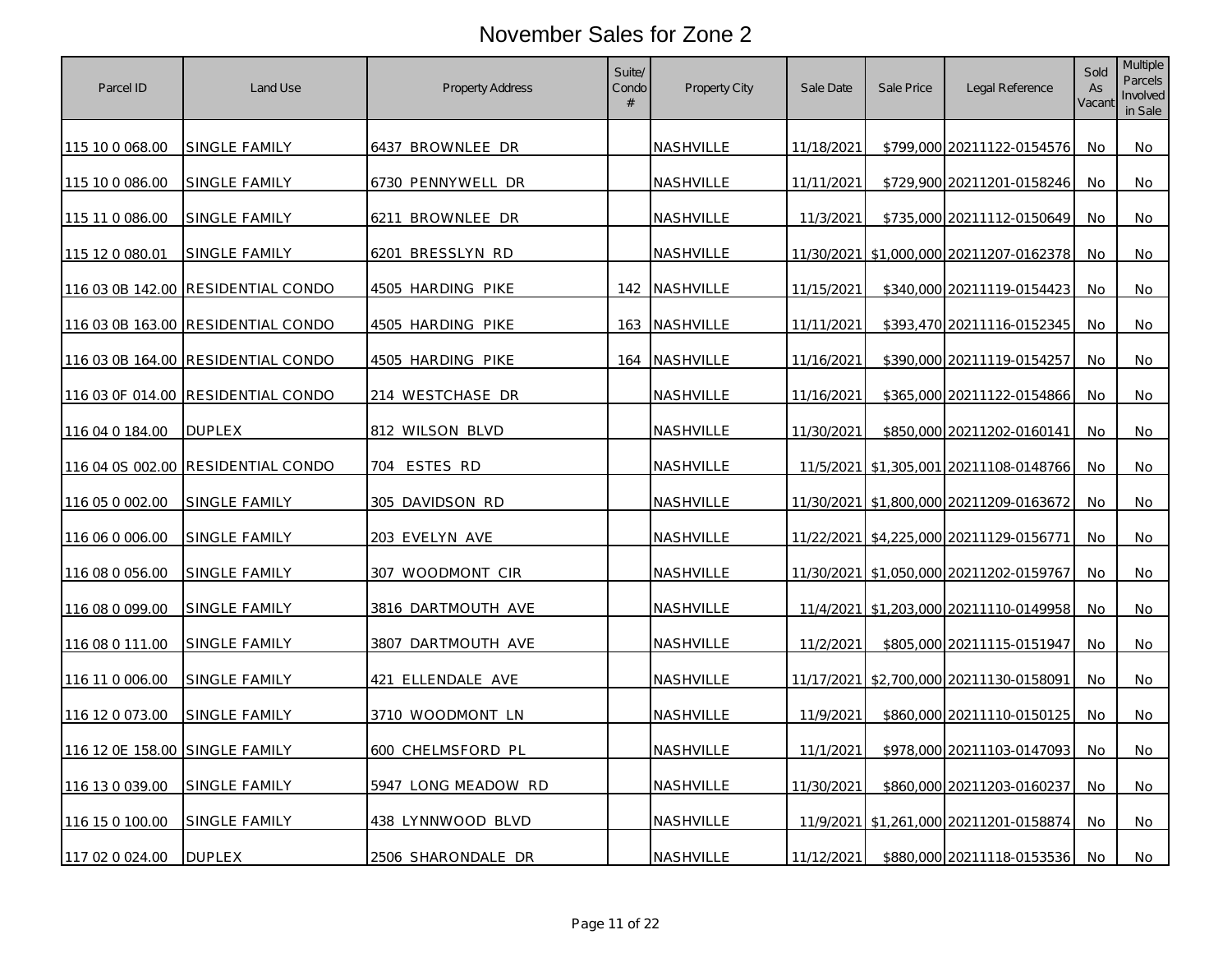| Parcel ID                      | Land Use                           | Property Address         | Suite/<br>Condo<br># | Property City    | Sale Date  | Sale Price | Legal Reference                             | Sold<br>As<br>Vacant | Multiple<br>Parcels<br>Involved<br>in Sale |
|--------------------------------|------------------------------------|--------------------------|----------------------|------------------|------------|------------|---------------------------------------------|----------------------|--------------------------------------------|
| 117 02 0 096.00                | SINGLE FAMILY                      | 2406 STERLING RD         |                      | <b>NASHVILLE</b> |            |            | 11/19/2021   \$1,200,000   20211122-0154666 | No.                  | No                                         |
| 117 02 0 113.00                | SINGLE FAMILY                      | 2715 WORTHAM AVE         |                      | NASHVILLE        |            |            | 11/30/2021 \$1,687,500 20211202-0159812     | No.                  | No                                         |
|                                | 117 02 0C 017.00 RESIDENTIAL CONDO | 626 TIMBER LN            |                      | NASHVILLE        | 11/5/2021  |            | \$600,000 20211112-0150583                  | No                   | No                                         |
|                                | 117 03 0A 011.00 RESIDENTIAL CONDO | 3000 HILLSBORO PIKE      | 11                   | <b>NASHVILLE</b> | 11/30/2021 |            | \$330,000 25021207-0162198                  | No                   | No                                         |
|                                | 117 03 0C 106.00 RESIDENTIAL CONDO | 106 HILLSBORO PL         |                      | NASHVILLE        | 11/15/2021 |            | \$245,000 20220114-0006055                  | No                   | No                                         |
|                                | 117 03 0C 121.00 RESIDENTIAL CONDO | 121 HILLSBORO PL         |                      | <b>NASHVILLE</b> | 11/9/2021  |            | \$370,000 20211116-0152235                  | No                   | No                                         |
|                                | 117 03 0D 266.00 RESIDENTIAL CONDO | 266 HILLSBORO PL         |                      | NASHVILLE        | 11/10/2021 |            | \$302,500 20211129-0157264                  | No                   | No                                         |
|                                | 117 03 0H 212.00 RESIDENTIAL CONDO | 2600 HILLSBORO PIKE      | 212                  | NASHVILLE        | 11/5/2021  |            | \$395,000 20211112-0150887                  | No                   | No                                         |
|                                | 117 03 0H 453.00 RESIDENTIAL CONDO | 2600 HILLSBORO PIKE      | 453                  | <b>NASHVILLE</b> | 11/22/2021 |            | \$409,900 20211124-0156409                  | No                   | No                                         |
| 117 04 0 353.00                | SINGLE FAMILY                      | 2941 PRIMROSE CIR        |                      | NASHVILLE        | 11/15/2021 |            | \$815,000 20211208-0162938                  | No                   | No                                         |
|                                | 117 04 0E 002.00 RESIDENTIAL CONDO | <u>1822 WILDWOOD AVE</u> |                      | NASHVILLE        | 11/8/2021  |            | \$935,000 20211115-0151334                  | No                   | No.                                        |
| 117 04 0J 002.00               | <b>RESIDENTIAL CONDO</b>           | 1518 B KIRKWOOD AVE      |                      | NASHVILLE        | 11/16/2021 |            | \$750,000 20211122-0154905                  | No                   | No                                         |
|                                | 117 04 1A 002.00 RESIDENTIAL CONDO | 2708 B HAWTHORNE PL      |                      | NASHVILLE        |            |            | 11/15/2021 \$1,250,000 20211119-0154263     | No                   | No                                         |
| 117 06 0 081.00                | SINGLE FAMILY                      | 3423 HAMPTON AVE         |                      | <b>NASHVILLE</b> |            |            | 11/15/2021 \$2,900,000 20211203-0160599     | No.                  | No                                         |
| 117 06 0A 006.00               | SINGLE FAMILY                      | 2910 WELLESLEY TRCE      |                      | NASHVILLE        | 11/22/2021 |            | \$580,000 20211123-0155305                  | No                   | No                                         |
| 117 07 0 129.00                | SINGLE FAMILY                      | 3435 STOKESMONT RD       |                      | NASHVILLE        |            |            | 11/8/2021 \$2,150,000 20211109-0149534      | No                   | No                                         |
| 117 07 0B 205.00               | <b>RESIDENTIAL CONDO</b>           | 3182 HILLSBORO PIKE      |                      | <b>NASHVILLE</b> | 11/30/2021 |            | \$308,000 20211202-0159914                  | No                   | No                                         |
|                                | 117 07 0D 028.00 RESIDENTIAL CONDO | 115 MATTHEW LN           |                      | NASHVILLE        | 11/30/2021 |            | \$340,000 20211203-0160894                  | No                   | No                                         |
| 117 08 0 050.00                | <b>DUPLEX</b>                      | 1711 PRIMROSE AVE        |                      | NASHVILLE        | 11/19/2021 |            | \$760,000 20211201-0158685                  | No                   | No                                         |
| 117 08 0 152.00                | SINGLE FAMILY                      | 3004 BELMONT BLVD        |                      | NASHVILLE        |            |            | 11/19/2021 \$3,000,000 20211124-0156453     | No                   | No                                         |
| 117 09 0A 028.00 SINGLE FAMILY |                                    | 28 FOXHALL CLOSE         |                      | NASHVILLE        |            |            | 11/19/2021 \$1,203,000 20211122-0154614     | No                   | No                                         |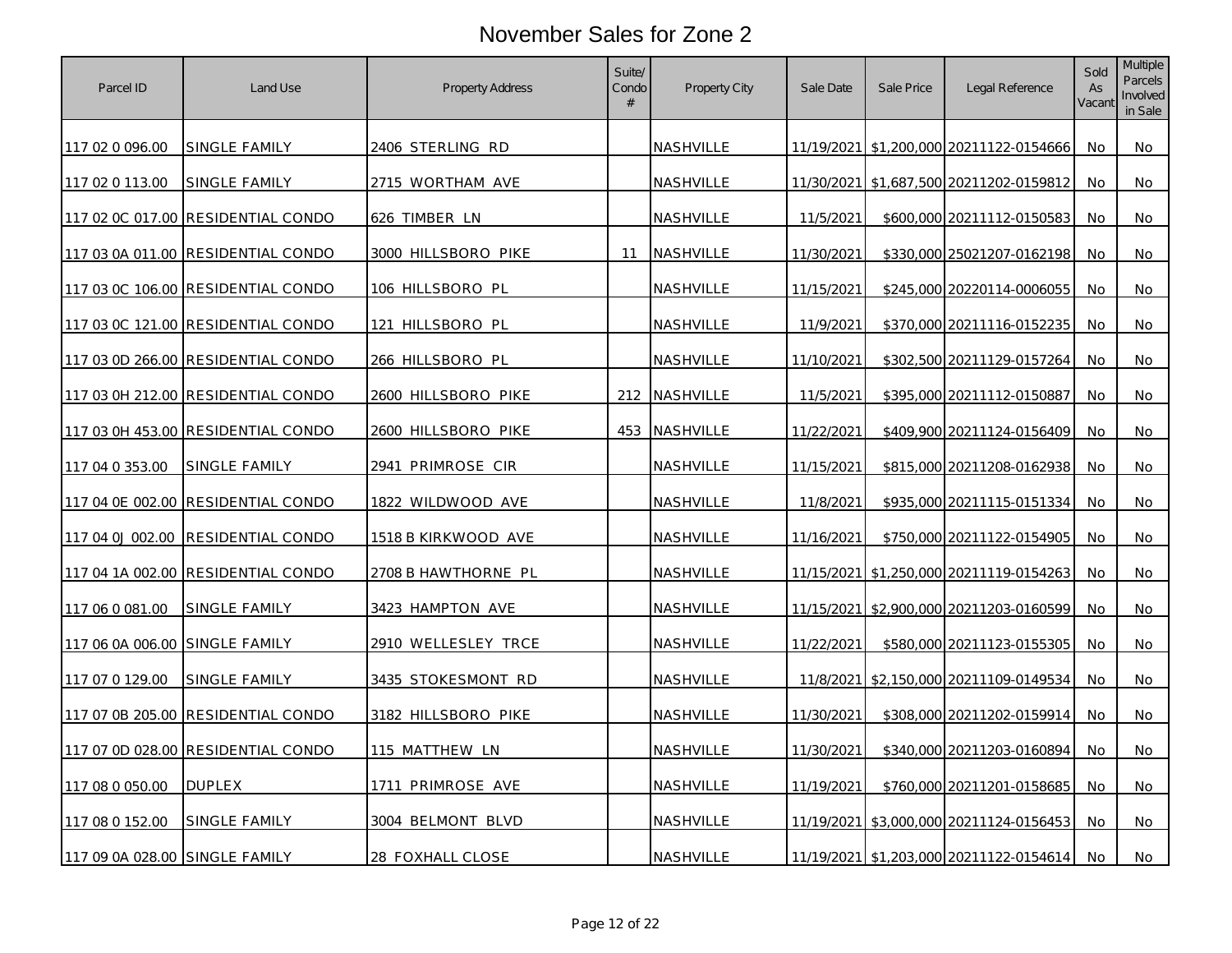| Parcel ID                      | Land Use                           | <b>Property Address</b> | Suite/<br>Condo<br># | Property City    | Sale Date  | Sale Price | Legal Reference                             | Sold<br>As<br>Vacant | Multiple<br>Parcels<br>Involved<br>in Sale |
|--------------------------------|------------------------------------|-------------------------|----------------------|------------------|------------|------------|---------------------------------------------|----------------------|--------------------------------------------|
| 117 09 0C 050.00 LAND          | VACANT RESIDENTIAL                 | 214 BURLINGTON PL       |                      | NASHVILLE        |            |            | 11/10/2021 \$3,400,000 20211112-0150963     | No.                  | Yes                                        |
| 117 09 0C 059.00 SINGLE FAMILY |                                    | 210 BURLINGTON PL       |                      | NASHVILLE        |            |            | 11/10/2021 \$3,400,000 20211112-0150963     | No                   | Yes                                        |
|                                | 117 11 0B 104.00 RESIDENTIAL CONDO | 3600 HILLSBORO PIKE     | G-8                  | NASHVILLE        | 11/22/2021 |            | \$180,000 20211230-0171670                  | No                   | No                                         |
|                                | 117 11 0D 012.00 RESIDENTIAL CONDO | 2024 GRAYBAR LN         |                      | NASHVILLE        | 11/17/2021 |            | \$397,000 20211123-0155618                  | <b>No</b>            | No                                         |
|                                | 117 11 0J 115.00 RESIDENTIAL CONDO | 2025 WOODMONT BLVD      |                      | 115 NASHVILLE    | 11/1/2021  |            | \$299.000 20211103-0147206                  | No.                  | No.                                        |
| 117 12 0 061.00                | SINGLE FAMILY                      | 1500 WOODMONT BLVD      |                      | NASHVILLE        | 11/24/2021 |            | \$960,000 20211203-0160391                  | <b>No</b>            | No                                         |
|                                | 117 12 0V 002.00 RESIDENTIAL CONDO | 1422<br>CLIFTON LN      |                      | NASHVILLE        |            |            | 11/18/2021   \$1,100,000   20211201-0158220 | No                   | No                                         |
| 117 13 0B 037.00 SINGLE FAMILY |                                    | 126 ABBOTTSFORD         |                      | NASHVILLE        |            |            | 11/3/2021 \$1,000,000 20211115-0151942      | No.                  | No                                         |
| 117 15 0 110.00                | SINGLE FAMILY                      | 1630 SOBSERVATORY DR    |                      | NASHVILLE        | 11/10/2021 |            | \$770,000 20211124-0155853                  | No                   | No                                         |
|                                | 117 15 0A 036.00 RESIDENTIAL CONDO | 1900 RICHARD JONES RD   | $A -$<br>104         | NASHVILLE        | 11/1/2021  |            | \$202,500 20211105-0148358                  | No.                  | No                                         |
|                                | 117 15 0A 053.00 RESIDENTIAL CONDO | 1900 RICHARD JONES RD   | $A -$<br>209         | <b>NASHVILLE</b> | 11/19/2021 |            | \$195,000 20211129-0157298                  | No                   | No                                         |
|                                | 117 15 0A 152.00 RESIDENTIAL CONDO | 1900 RICHARD JONES RD   | $O - 4$              | NASHVILLE        | 11/3/2021  |            | \$333,124 20211110-0150033                  | No                   | No                                         |
| 117 15 0G 011.00 SINGLE FAMILY |                                    | 1735 GLEN ECHO RD       |                      | NASHVILLE        |            |            | 11/30/2021 \$1,375,000 20211202-0159690     | No                   | No                                         |
| 118 01 0 225.00                | SINGLE FAMILY                      | 1007 HALCYON AVE        |                      | NASHVILLE        |            |            | 11/18/2021 \$2,420,000 20211129-0156795     | No                   | No                                         |
| 118 01 0 231.00                | TRIPLEX                            | 1004 PARIS AVE          |                      | NASHVILLE        | 11/15/2021 |            | \$935,000 20211119-0154260                  | No.                  | No                                         |
|                                | 118 01 0D 001.00 RESIDENTIAL CONDO | 1208 A KIRKWOOD AVE     |                      | NASHVILLE        | 11/12/2021 |            | \$399,900 20211118-0153415                  | No                   | No                                         |
|                                | 118 02 0C 045.00 RESIDENTIAL CONDO | 801 INVERNESS AVE       | C <sub>5</sub>       | <b>NASHVILLE</b> | 11/4/2021  |            | \$205,000 20211110-0150507                  | No                   | No                                         |
|                                | 118 02 10 001.00 RESIDENTIAL CONDO | 800<br>DEWEES AVE       |                      | NASHVILLE        |            |            | 11/5/2021 \$1,100,000 20211108-0148802      | No.                  | No                                         |
|                                | 118 02 10 002.00 RESIDENTIAL CONDO | DEWEES AVE<br>802       |                      | NASHVILLE        |            |            | 11/10/2021   \$1,100,000   20211201-0158307 | No                   | No.                                        |
| 118 09 0 046.00                | SINGLE FAMILY                      | 3401 LEALAND LN         |                      | NASHVILLE        |            |            | 11/2/2021 \$1,305,000 20211105-0148021      | No                   | No                                         |
| 118 09 0 108.00                | SINGLE FAMILY                      | 1018 GRAYBAR LN         |                      | NASHVILLE        | 11/24/2021 |            | \$650,000 20211207-0162071                  | No.                  | No                                         |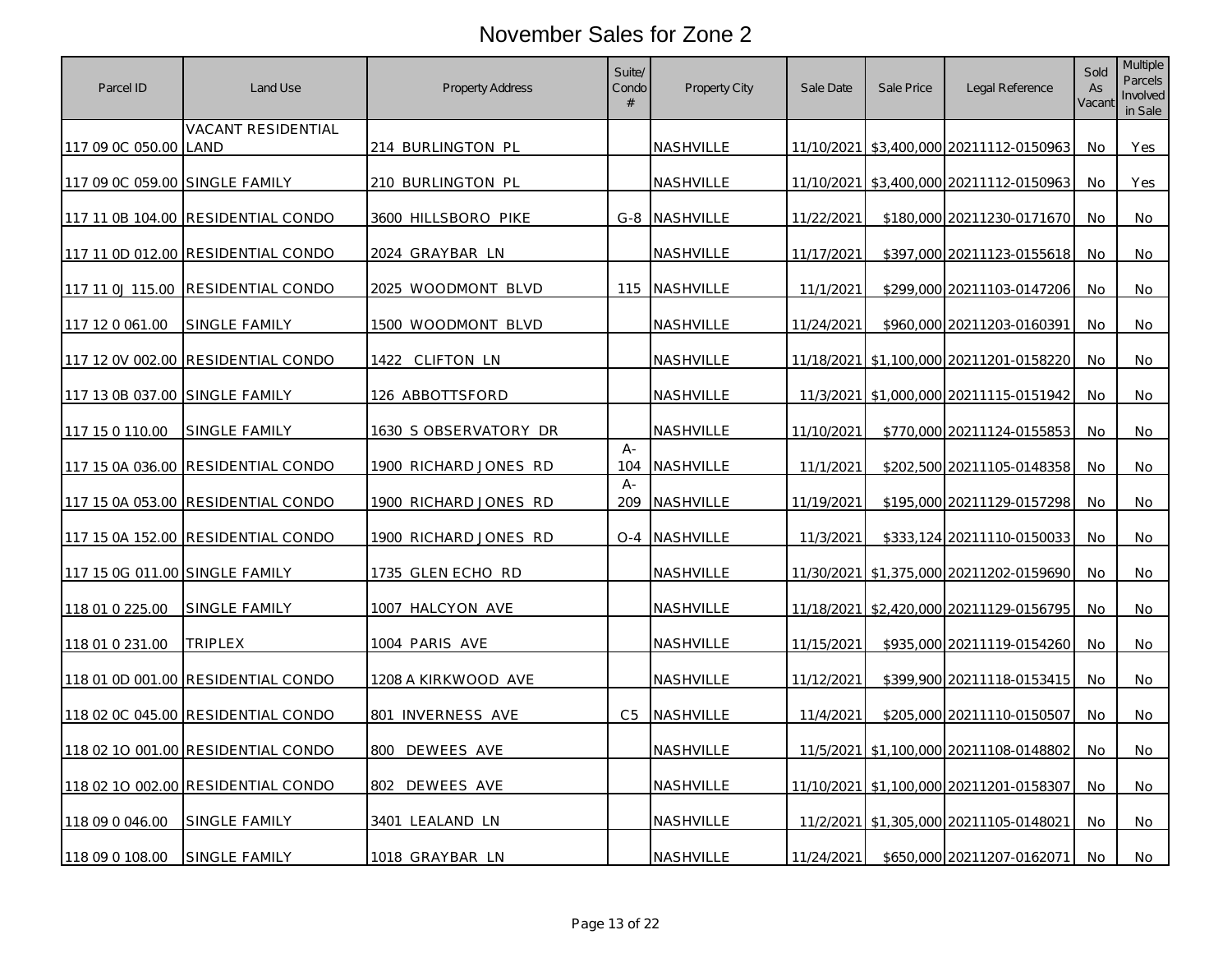| Parcel ID                      | Land Use                           | <b>Property Address</b>     | Suite/<br>Condo<br># | Property City    | Sale Date  | Sale Price | Legal Reference                         | Sold<br>As<br>Vacant | Multiple<br>Parcels<br>Involved<br>in Sale |
|--------------------------------|------------------------------------|-----------------------------|----------------------|------------------|------------|------------|-----------------------------------------|----------------------|--------------------------------------------|
|                                | 118 09 0B 003.00 RESIDENTIAL CONDO | 3502 GRANNY WHITE PIKE      |                      | <b>NASHVILLE</b> | 11/10/2021 |            | \$693,500 20211118-0153774              | No                   | No                                         |
|                                | 118 10 0D 001.00 RESIDENTIAL CONDO | 2812 MCNAIRY LN             |                      | NASHVILLE        | 11/23/2021 |            | \$895,000 20211203-0160726              | No                   | No                                         |
|                                | 118 10 OF 001.00 RESIDENTIAL CONDO | 843 BATTLEFIELD DR          |                      | NASHVILLE        | 11/17/2021 |            | \$792,000 20211122-0154587              | No                   | No                                         |
| 118 13 0 260.00                | <b>VACANT RESIDENTIAL</b><br>LAND  | 3727 LEALAND LN             |                      | NASHVILLE        | 11/1/2021  |            | \$194,000 20211102-0146767              | Yes                  | No                                         |
|                                | 118 13 0Q 002.00 RESIDENTIAL CONDO | 3625 WILBUR PL              |                      | NASHVILLE        |            |            | 11/16/2021 \$1,405,000 20211117-0152882 | No                   | No                                         |
|                                | 118 13 1K 001.00 RESIDENTIAL CONDO | 3703 A LEALAND LN           |                      | NASHVILLE        |            |            | 11/8/2021 \$1,370,000 20211109-0149329  | No.                  | No                                         |
| 128 03 0A 011.00 SINGLE FAMILY |                                    | 500 CEDAR FOREST CT         |                      | NASHVILLE        | 11/10/2021 |            | \$356,000 20211206-0161169              | No                   | No                                         |
|                                | 128 06 0A 509.00 RESIDENTIAL CONDO | 509 STACY SQUARE TER        |                      | NASHVILLE        | 11/16/2021 |            | \$305,000 20211202-0159432              | No                   | No.                                        |
|                                |                                    | 600 SUMMIT OAKS CT          |                      | NASHVILLE        | 11/3/2021  |            | \$805,000 20211115-0151531              | No                   | No                                         |
|                                | 128 12 0C 035.00 RESIDENTIAL CONDO | 1151 WOODBURY FALLS CT      |                      | NASHVILLE        | 11/29/2021 |            | \$365,000 20211206-0161295              | No                   | No                                         |
|                                |                                    | 245 WESTFIELD DR            |                      | <u>NASHVILLE</u> | 11/29/2021 |            | \$235,000 20211203-0160525              | No.                  | No.                                        |
|                                | 128 13 0A 410.00 RESIDENTIAL CONDO | 410 WESTFIELD DR            |                      | NASHVILLE        | 11/12/2021 |            | \$285,000 20211115-0151591              | No                   | No                                         |
| 128 14 0 080.00                | SINGLE FAMILY                      | 304 CROSS TIMBERS DR        |                      | NASHVILLE        | 11/30/2021 |            | \$370,000 20211207-0162077              | No                   | No                                         |
| 128 15 0C 005.00 LAND          | <b>VACANT RESIDENTIAL</b>          | 717 SUMMIT OAKS CT          |                      | NASHVILLE        | 11/15/2021 |            | \$105,000 20211124-0156632              | Yes                  | No                                         |
| 128 15 0C 007.00 LAND          | <b>VACANT RESIDENTIAL</b>          | 7220 STILL SPRING HOLLOW DR |                      | NASHVILLE        | 11/15/2021 |            | \$105,000 20211122-0154877              | Yes                  | No                                         |
| 128 15 0C 021.00 LAND          | <b>VACANT RESIDENTIAL</b>          | 8013 STILL SPRING RIDGE DR  |                      | NASHVILLE        | 11/15/2021 |            | \$105,000 20211122-0154880              | Yes                  | No                                         |
| 128 15 0C 096.00 LAND          | VACANT RESIDENTIAL                 | 728 SUMMIT OAKS CT          |                      | NASHVILLE        | 11/15/2021 |            | \$105,000 20211122-0154892              | Yes                  | No                                         |
| 128 16 0B 057.00 SINGLE FAMILY |                                    | 533 SUMMIT OAKS CT          |                      | NASHVILLE        | 11/22/2021 |            | \$665,000 20211209-0163700              | No                   | No                                         |
| 129 02 0 021.00                | SINGLE FAMILY                      | 6505 JOCELYN HOLLOW RD      |                      | NASHVILLE        |            |            | 11/30/2021 \$3,250,000 20211202-0159653 | No.                  | No                                         |
| 129 11 0 017.00                | SINGLE FAMILY                      | 6422 HARDING PIKE           |                      | NASHVILLE        | 11/9/2021  |            | \$734,823 20211112-0150710              | No                   | No                                         |
|                                | 129 11 0A 006.00 RESIDENTIAL CONDO | 110 EMMA NEUHOFF CT         |                      | NASHVILLE        | 11/22/2021 |            | \$350,000 20211123-0155309              | No                   | No                                         |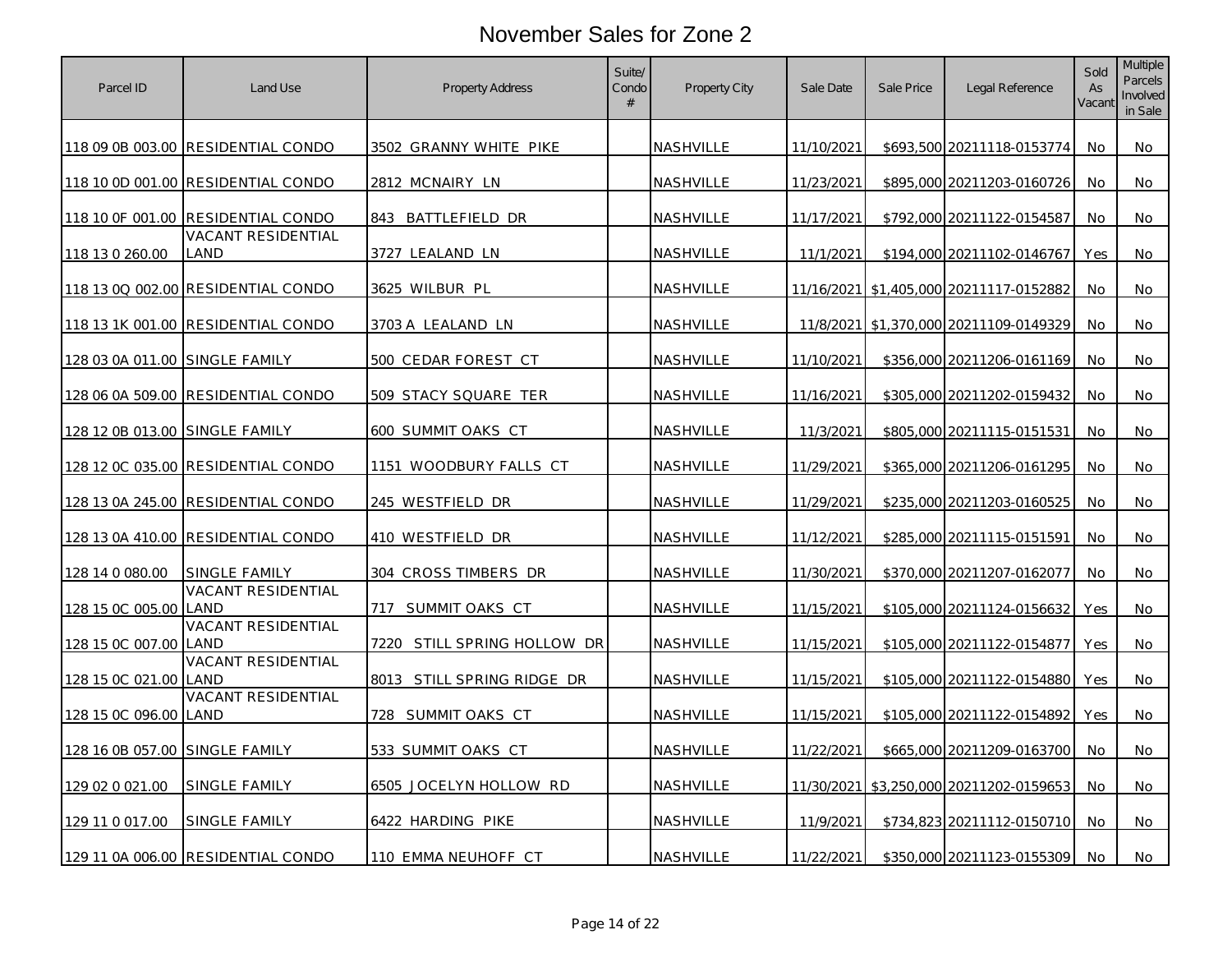| Parcel ID        | Land Use                           | <b>Property Address</b>   | Suite/<br>Condo<br># | Property City    | Sale Date  | Sale Price | Legal Reference                             | Sold<br>As<br>Vacant | Multiple<br>Parcels<br>Involved<br>in Sale |
|------------------|------------------------------------|---------------------------|----------------------|------------------|------------|------------|---------------------------------------------|----------------------|--------------------------------------------|
|                  | 129 11 0A 203.00 RESIDENTIAL CONDO | 203 CANA CIR              |                      | NASHVILLE        | 11/30/2021 |            | \$376,300 20211202-0160121                  | No                   | No                                         |
|                  | 129 11 0A 430.00 RESIDENTIAL CONDO | 430 SIENA DR              |                      | NASHVILLE        | 11/30/2021 |            | \$370,000 20211206-0161650                  | No.                  | No                                         |
|                  | 129 14 0A 068.00 RESIDENTIAL CONDO | 6666 BROOKMONT TER        | 611                  | NASHVILLE        | 11/10/2021 |            | \$426,500 20211116-0152817                  | No                   | No                                         |
|                  | 129 15 0A 011.00 RESIDENTIAL CONDO | 21 VAUGHNS GAP RD         | 11                   | NASHVILLE        | 11/30/2021 |            | \$185,000 20211201-0159127                  | No.                  | No                                         |
|                  | 129 15 0A 013.00 RESIDENTIAL CONDO | 21 VAUGHNS GAP RD         | 13                   | NASHVILLE        | 11/22/2021 |            | \$250,000 20211130-0157580                  | No                   | No                                         |
|                  | 129 15 0A 014.00 RESIDENTIAL CONDO | 21 VAUGHNS GAP RD         | 14                   | <b>NASHVILLE</b> | 11/24/2021 |            | \$257,500 20211202-0159883                  | No.                  | No                                         |
|                  | 129 15 0A 046.00 RESIDENTIAL CONDO | 21 VAUGHNS GAP RD         | 46                   | NASHVILLE        | 11/22/2021 |            | \$210,600 20211130-0158087                  | No                   | No                                         |
|                  | 129 15 0A 063.00 RESIDENTIAL CONDO | 21 VAUGHNS GAP RD         | 63                   | NASHVILLE        | 11/9/2021  |            | \$165,000 20211115-0151498                  | No                   | No                                         |
|                  | 129 15 0A 095.00 RESIDENTIAL CONDO | 21 VAUGHNS GAP RD         | 95                   | NASHVILLE        | 11/17/2021 |            | \$165,000 20211119-0154316                  | No.                  | No                                         |
| 130 04 0 113.00  | SINGLE FAMILY                      | 4309 A SNEED RD           |                      | NASHVILLE        |            |            | 11/29/2021 \$2,200,000 20211201-0158790     | No                   | No                                         |
|                  | 130 05 0E 001.00 RESIDENTIAL CONDO | <u>105 W TYNE DR</u>      |                      | <u>NASHVILLE</u> | 11/8/2021  |            | \$680,000 20211110-0149951                  | No                   | No                                         |
|                  | 130 05 OF 001.00 RESIDENTIAL CONDO | 211 A PAGE RD             |                      | NASHVILLE        |            |            | 11/18/2021 \$1,700,783 20211124-0156287     | No                   | No                                         |
| 130 07 0 067.00  | SINGLE FAMILY                      | 715 LYNNWOOD BLVD         |                      | NASHVILLE        |            |            | 11/30/2021 \$4,300,000 20211203-0160266     | No                   | No                                         |
| 130 08 0 067.00  | SINGLE FAMILY                      | 4317 WALLACE LN           |                      | NASHVILLE        |            |            | 11/5/2021 \$3,600,000 20211110-0150417      | No.                  | No                                         |
| 130 08 0B 008.00 | RESIDENTIAL CONDO                  | 4402 CHARLESTON PLACE CIR |                      | NASHVILLE        | 11/12/2021 |            | \$825,000 20211119-0154193                  | No                   | No                                         |
| 130 09 0 122.00  | SINGLE FAMILY                      | 1217 NICHOL LN            |                      | NASHVILLE        |            |            | 11/18/2021   \$1,000,000   20211118-0153862 | No                   | No                                         |
| 130 09 0 148.00  | SINGLE FAMILY                      | 1208 NICHOL LN            |                      | NASHVILLE        |            |            | 11/9/2021 \$1,850,000 20211208-0162920      | No                   | No                                         |
| 130 09 0 162.00  | SINGLE FAMILY                      | 1209 CANTERBURY DR        |                      | NASHVILLE        |            |            | 11/4/2021 \$2,350,000 20211105-0148229      | No                   | No                                         |
| 130 11 0 066.00  | SINGLE FAMILY                      | 4504 HARPETH HILLS DR     |                      | NASHVILLE        |            |            | 11/29/2021 \$1,895,000 20211202-0159902     | No                   | No                                         |
| 130 11 0 088.00  | SINGLE FAMILY                      | 4506 BEACON DR            |                      | NASHVILLE        |            |            | 11/15/2021 \$3,815,000 20211122-0154817     | <b>No</b>            | No                                         |
| 130 11 0 106.00  | SINGLE FAMILY                      | 4513 BEACON DR            |                      | NASHVILLE        |            |            | 11/23/2021 \$2,175,000 20211124-0156025     | No.                  | No                                         |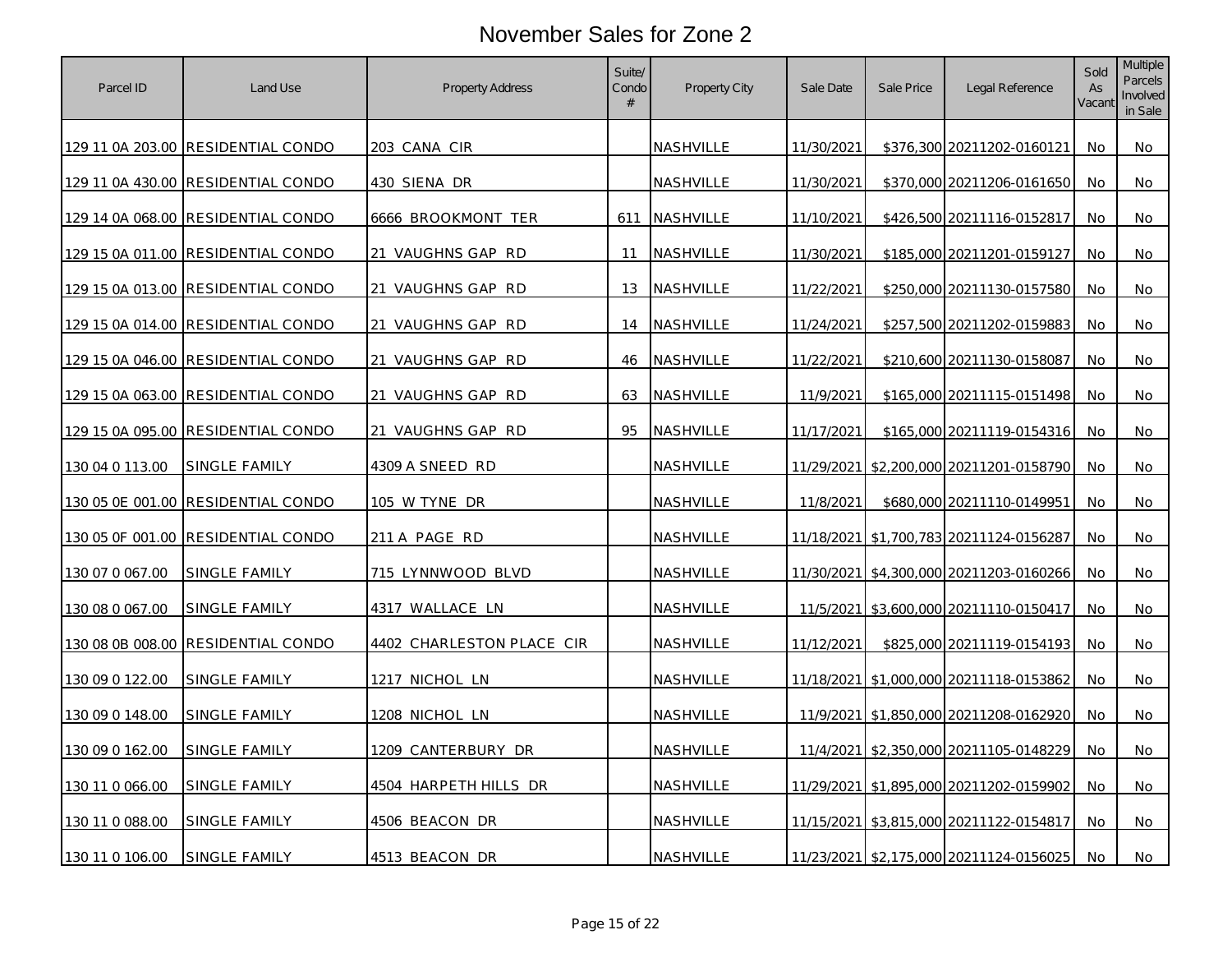| Parcel ID                      | Land Use                           | <b>Property Address</b> | Suite/<br>Condo<br># | Property City    | Sale Date  | Sale Price | Legal Reference                             | Sold<br>As<br>Vacant | <b>Multiple</b><br>Parcels<br>Involved<br>in Sale |
|--------------------------------|------------------------------------|-------------------------|----------------------|------------------|------------|------------|---------------------------------------------|----------------------|---------------------------------------------------|
| 130 13 0 026.00                | SINGLE FAMILY                      | 1109 BELLE MEADE BLVD   |                      | NASHVILLE        |            |            | 11/15/2021 \$7,450,000 20211123-0155569     | No.                  | No                                                |
| 130 15 0 049.00                | SINGLE FAMILY                      | 2704 HEMINGWAY DR       |                      | NASHVILLE        |            |            | 11/17/2021 \$1,100,000 20211118-0153907     | No.                  | No                                                |
|                                | 131 01 0D 027.00 RESIDENTIAL CONDO | 5025 HILLSBORO PIKE     | $5 - B$              | NASHVILLE        | 11/30/2021 |            | \$377,000 20211206-0161183                  | No                   | No                                                |
|                                | 131 01 0D 129.00 RESIDENTIAL CONDO | 5025 HILLSBORO PIKE     | 16-A                 | <b>NASHVILLE</b> | 11/5/2021  |            | \$357,500 20211116-0152204                  | No                   | No                                                |
|                                | 131 01 0Q 004.00 RESIDENTIAL CONDO | 3302 B HOBBS RD         |                      | NASHVILLE        | 11/19/2021 |            | \$712,000 20211124-0156004                  | No                   | No                                                |
| 131 02 0 164.00                | <u>SINGLE FAMILY</u>               | 2023 GALBRAITH DR       |                      | NASHVILLE        |            |            | 11/23/2021 \$1,375,000 20211213-0164785     | No                   | No                                                |
|                                | 131 02 0A 088.00 RESIDENTIAL CONDO | 2116 HOBBS RD           |                      | M-15 NASHVILLE   | 11/30/2021 |            | \$270,000 20211206-0161192                  | No.                  | No                                                |
|                                | 131 02 2F 002.00 RESIDENTIAL CONDO | 1921 WARFIELD DR        |                      | NASHVILLE        |            |            | 11/30/2021   \$1,100,000   20211202-0159910 | No                   | No                                                |
| 131 03 0 097.00                | SINGLE FAMILY                      | 1709 GREEN HILLS DR     |                      | NASHVILLE        |            |            | 11/2/2021 \$1,597,750 20211110-0149921      | No.                  | No                                                |
|                                | 131 03 0C 199.00 RESIDENTIAL CONDO | 4400 BELMONT PARK TER   | 199                  | NASHVILLE        | 11/16/2021 |            | \$564,000 20211118-0153716                  | No                   | No                                                |
| 131 04 0 143.00                | <u>SINGLE FAMILY</u>               | 1131 WOODVALE DR        |                      | <u>NASHVILLE</u> |            |            | 11/23/2021 \$2,515,000 20211124-0156239     | No                   | No.                                               |
|                                | 131 05 0C 102.00 RESIDENTIAL CONDO | 102 FOREST PLACE CIR    |                      | NASHVILLE        | 11/30/2021 |            | \$530,000 20211202-0159826                  | No                   | No                                                |
| 131 06 0C 032.00 SINGLE FAMILY |                                    | 910 HUNTINGTON CIR      |                      | NASHVILLE        | 11/16/2021 |            | \$809,700 20211123-0155219                  | No                   | No                                                |
| 131 06 0C 052.00 SINGLE FAMILY |                                    | 65 RAVENWOOD HILLS CIR  |                      | NASHVILLE        | 11/1/2021  |            | \$772,000 20211108-0148812                  | No                   | No                                                |
| 131 06 0C 059.00 SINGLE FAMILY |                                    | 79 RAVENWOOD HILLS CIR  |                      | NASHVILLE        | 11/6/2021  |            | \$864,700 20211112-0151132                  | No                   | No                                                |
| 131 06 0H 085.00 SINGLE FAMILY |                                    | 724 SWEET CHERRY CT     |                      | NASHVILLE        | 11/5/2021  |            | \$800,000 20211116-0152099                  | No                   | No                                                |
| 131 08 0 106.00                | ZERO LOT LINE                      | 1017 A GLENDALE LN      |                      | NASHVILLE        | 11/1/2021  |            | \$540,000 20211103-0147068                  | No                   | No                                                |
|                                | 131 08 0P 001.00 RESIDENTIAL CONDO | 4303 A DALE AVE         |                      | NASHVILLE        |            |            | 11/15/2021 \$1,600,000 20211124-0156074     | No                   | No                                                |
| 131 14 0 085.00                | SINGLE FAMILY                      | 1320 HILDRETH DR        |                      | NASHVILLE        | 11/30/2021 |            | \$975,000 20211202-0159814                  | No                   | No                                                |
| 131 14 0 089.00                | SINGLE FAMILY                      | 1312 HILDRETH DR        |                      | NASHVILLE        | 11/23/2021 |            | \$970,200 20211124-0156295                  | No                   | No                                                |
| 132 01 0 007.00                | SINGLE FAMILY                      | 1005 MAPLEHURST AVE     |                      | NASHVILLE        | 11/23/2021 |            | \$490,000 20211124-0156265                  | No                   | No                                                |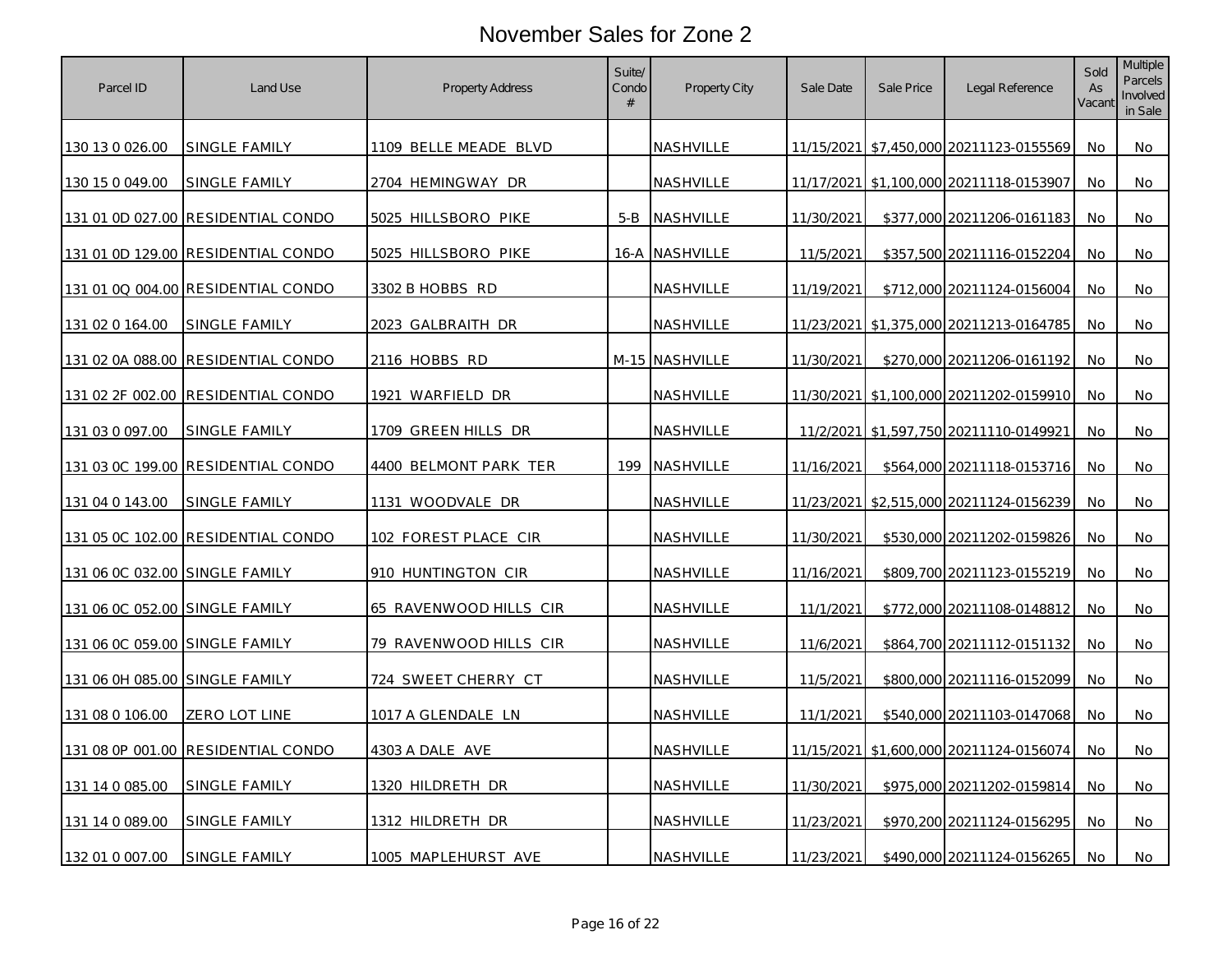| Parcel ID                             | Land Use                           | Property Address           | Suite/<br>Condo<br># | Property City    | Sale Date  | Sale Price | Legal Reference                         | Sold<br>As<br>Vacant | Multiple<br>Parcels<br>Involved<br>in Sale |
|---------------------------------------|------------------------------------|----------------------------|----------------------|------------------|------------|------------|-----------------------------------------|----------------------|--------------------------------------------|
|                                       | 132 01 00 002.00 RESIDENTIAL CONDO | 4035 GENERAL BATE DR       |                      | NASHVILLE        |            |            | 11/1/2021 \$1,425,000 20211103-0147149  | No                   | No                                         |
|                                       | 132 01 3C 001.00 RESIDENTIAL CONDO | 991<br><b>GREERLAND DR</b> |                      | NASHVILLE        |            |            | 11/10/2021 \$1,720,000 20211129-0157409 | No                   | No                                         |
|                                       | 132 01 3C 002.00 RESIDENTIAL CONDO | GREERLAND DR<br>993        |                      | NASHVILLE        |            |            | 11/10/2021 \$1,720,000 20211129-0156769 | No.                  | No                                         |
| 132 07 0 046.00                       | SINGLE FAMILY                      | 4316 MORRISWOOD DR         |                      | NASHVILLE        | 11/2/2021  |            | \$850,000 20211115-0151479              | No                   | Yes                                        |
| 132 07 0 059.00                       | <b>VACANT RESIDENTIAL</b><br>LAND  | 0 KENILWOOD DR             |                      | NASHVILLE        | 11/2/2021  |            | \$850,000 20211115-0151479              | Yes                  | Yes                                        |
| 132 09 0 041.00                       | SINGLE FAMILY                      | 4415 SOPER AVE             |                      | <b>NASHVILLE</b> | 11/12/2021 |            | \$590,000 20211118-0153427              | No.                  | No                                         |
| 132 13 0 080.00                       | SINGLE FAMILY                      | 910 ROBERTSON ACADEMY RD   |                      | NASHVILLE        |            |            | 11/29/2021 \$3,879,000 20211130-0157920 | No                   | No                                         |
|                                       | 141 03 0C 017.00 RESIDENTIAL CONDO | 2200<br>BELLE CREEK WAY    |                      | NASHVILLE        | 11/3/2021  |            | \$377,000 20211109-0149374              | No                   | No                                         |
|                                       | 141 03 0C 043.00 RESIDENTIAL CONDO | 2730<br>GOSSETT TRL        |                      | NASHVILLE        | 11/17/2021 |            | \$385,000 20211124-0156008              | No.                  | No                                         |
| 141 05 0A 551.00 SINGLE FAMILY        |                                    | 1541 BROCKTON LN           |                      | NASHVILLE        | 11/11/2021 |            | \$448,000 20211122-0154850              | No                   | No                                         |
| <u>141 05 0A 610.00 SINGLE FAMILY</u> |                                    | EASTWICK LN<br>1755.       |                      | <u>NASHVILLE</u> | 11/30/2021 |            | \$457,000 20211203-0160532              | No.                  | No.                                        |
| 141 07 0B 022.00 SINGLE FAMILY        |                                    | 7032 SOMERSET FARMS DR     |                      | NASHVILLE        | 11/4/2021  |            | \$425,000 20211110-0150142              | No                   | No                                         |
| 141 07 0B 051.00 SINGLE FAMILY        |                                    | 6945 SOMERSET FARMS CIR    |                      | NASHVILLE        | 11/29/2021 |            | \$408,000 20211229-0170988              | No                   | No                                         |
| 141 15 0B 060.00 SINGLE FAMILY        |                                    | 6828 RIVER RIDGE DR        |                      | NASHVILLE        | 11/12/2021 |            | \$405,000 20211124-0156028              | No                   | No                                         |
| 141 15 0C 050.00 SINGLE FAMILY        |                                    | 6864 RIVER RIDGE DR        |                      | NASHVILLE        | 11/30/2021 |            | \$475,000 20211201-0159160              | No                   | No                                         |
| 141 15 0D 088.00 SINGLE FAMILY        |                                    | 8021 CLAYTIE CIR           |                      | NASHVILLE        | 11/15/2021 |            | \$667,970 20211201-0159349              | No                   | No                                         |
| 142 02 0 029.00                       | SINGLE FAMILY                      | 7456 STACY DR              |                      | NASHVILLE        | 11/22/2021 |            | \$357,500 20211202-0159453              | No.                  | No                                         |
| 142 02 0 058.00                       | <u>SINGLE FAMILY</u>               | 7467 STACY DR              |                      | NASHVILLE        | 11/19/2021 |            | \$390,000 20211129-0157000              | No                   | No                                         |
| 142 03 0 078.00                       | SINGLE FAMILY                      | 7378 BRIDLE DR             |                      | NASHVILLE        | 11/2/2021  |            | \$500,000 20211103-0147165              | No                   | No                                         |
|                                       | 142 03 0A 433.00 RESIDENTIAL CONDO | 433 DEER LAKE DR           |                      | NASHVILLE        | 11/11/2021 |            | \$160,000 20211122-0154445              | No                   | No                                         |
|                                       | 142 04 0A 043.00 RESIDENTIAL CONDO | 210 OLD HICKORY BLVD       | 43                   | NASHVILLE        | 11/17/2021 |            | \$157,500 20211122-0154650              | No                   | No                                         |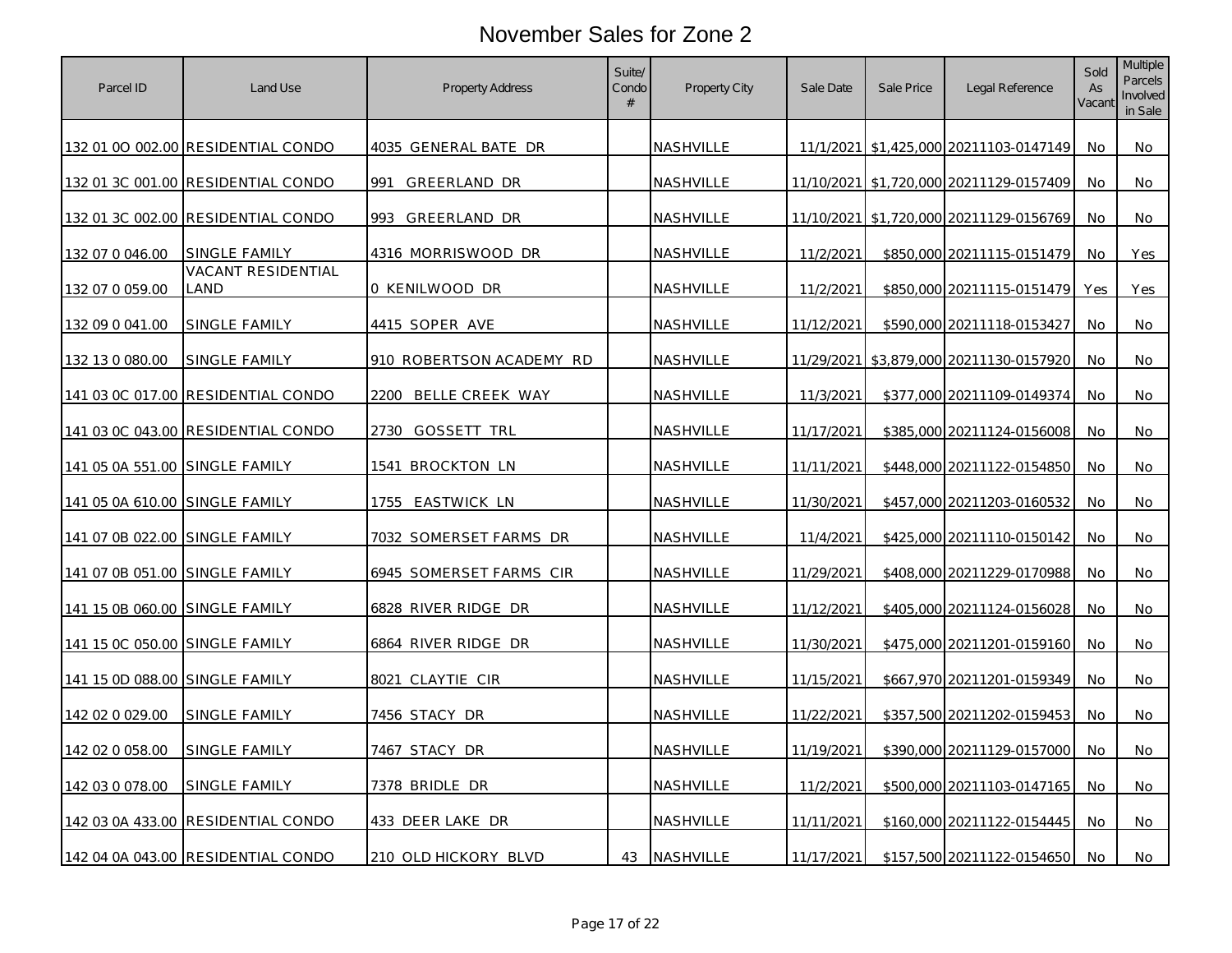| Parcel ID                      | Land Use                           | <b>Property Address</b>                 | Suite/<br>Condo<br># | <b>Property City</b> | Sale Date  | Sale Price | Legal Reference            | Sold<br>As<br>Vacant | <b>Multiple</b><br>Parcels<br>Involved<br>in Sale |
|--------------------------------|------------------------------------|-----------------------------------------|----------------------|----------------------|------------|------------|----------------------------|----------------------|---------------------------------------------------|
|                                | 142 04 0A 107.00 RESIDENTIAL CONDO | 214 OLD HICKORY BLVD                    | 107                  | <b>NASHVILLE</b>     | 11/8/2021  |            | \$199,000 20211109-0149334 | No                   | No                                                |
|                                | 142 04 0A 144.00 RESIDENTIAL CONDO | 214 OLD HICKORY BLVD                    | 144                  | NASHVILLE            | 11/9/2021  |            | \$201,500 20211117-0153136 | No.                  | No                                                |
|                                | 142 04 0A 187.00 RESIDENTIAL CONDO | 214 OLD HICKORY BLVD                    | 187                  | NASHVILLE            | 11/5/2021  |            | \$235,000 20211112-0151067 | No                   | No                                                |
|                                | 142 05 0A 038.00 RESIDENTIAL CONDO | 207 PLANTATION CT                       |                      | NASHVILLE            | 11/30/2021 |            | \$349,900 20211207-0161696 | No.                  | No                                                |
|                                | 142 05 0B 010.00 RESIDENTIAL CONDO | 8300 SAWYER BROWN RD                    | $B -$<br>302         | NASHVILLE            | 11/5/2021  |            | \$235,000 20211108-0148726 | No                   | No                                                |
|                                | 142 05 0C 037.00 RESIDENTIAL CONDO | 1019 TODD PREIS DR                      |                      | <u>NASHVILLE</u>     | 11/19/2021 |            | \$350,000 20211122-0154624 | No.                  | No                                                |
|                                | 142 06 0A 125.00 RESIDENTIAL CONDO | 810 BELLEVUE RD                         | 125                  | NASHVILLE            | 11/22/2021 |            | \$198,000 20211201-0158485 | No                   | No                                                |
|                                | 142 06 0A 141.00 RESIDENTIAL CONDO | 810 BELLEVUE RD                         | 141                  | NASHVILLE            | 11/29/2021 |            | \$170,000 20211206-0161553 | No                   | No                                                |
|                                | 142 06 0A 200.00 RESIDENTIAL CONDO | 810 BELLEVUE RD                         | 200                  | <b>NASHVILLE</b>     | 11/23/2021 |            | \$200,000 20211203-0160277 | No                   | No                                                |
|                                | 142 06 0A 233.00 RESIDENTIAL CONDO | 810 BELLEVUE RD                         | 233                  | NASHVILLE            | 11/11/2021 |            | \$158,000 20211229-0170963 | No                   | No                                                |
|                                | 142 06 0A 243.00 RESIDENTIAL CONDO | 810 BELLEVUE RD                         | 243                  | <b>NASHVILLE</b>     | 11/30/2021 |            | \$225,000 20211203-0160597 | No                   | No                                                |
|                                | 142 06 0A 247.00 RESIDENTIAL CONDO | 810 BELLEVUE RD                         | 247                  | NASHVILLE            | 11/24/2021 |            | \$218,200 20211129-0157004 | No                   | No                                                |
| 142 06 0C 003.00 ZERO LOT LINE |                                    | 724 ALBAR DR                            |                      | NASHVILLE            | 11/19/2021 |            | \$282,100 20211124-0156433 | No                   | No                                                |
| 142 07 OC 017.00 ZERO LOT LINE |                                    | 404 BRADFORD GRN                        |                      | NASHVILLE            | 11/10/2021 |            | \$310,000 20211112-0150871 | No.                  | No                                                |
| 142 07 0C 062.00 ZERO LOT LINE |                                    | 272 MYHR GRN                            |                      | NASHVILLE            | 11/10/2021 |            | \$325,000 20211118-0153821 | No                   | No                                                |
| 142 07 01 001.00               | RESIDENTIAL CONDO                  | 500 HARPETH PARK DR                     |                      | NASHVILLE            | 11/22/2021 |            | \$376,000 20211123-0155411 | No                   | No                                                |
| 142 07 0J 630.00               | RESIDENTIAL CONDO                  | <b>BRISTOL CREEK DR</b><br>630          |                      | <b>NASHVILLE</b>     | 11/15/2021 |            | \$350,000 20211130-0158132 | No                   | No                                                |
| 142 07 0J 674.00               | <b>RESIDENTIAL CONDO</b>           | <b>BRISTOL CREEK DR</b><br>674          |                      | NASHVILLE            | 11/30/2021 |            | \$355,000 20211201-0158647 | No                   | No                                                |
|                                | 142 09 0B 811.00 RESIDENTIAL CONDO | 811 GENERAL GEORGE PATTON<br><b>RD</b>  |                      | NASHVILLE            | 11/1/2021  |            | \$308,000 20211108-0148938 | No                   | No                                                |
|                                | 142 09 0D 075.00 RESIDENTIAL CONDO | 1079 GENERAL GEORGE PATTON<br><b>RD</b> |                      | NASHVILLE            | 11/11/2021 |            | \$360,000 20211206-0161392 | No                   | No                                                |
|                                | 142 09 0H 027.00 RESIDENTIAL CONDO | 9105 SAWYER BROWN RD                    |                      | NASHVILLE            | 11/1/2021  |            | \$415,900 20211101-0146203 | No.                  | No                                                |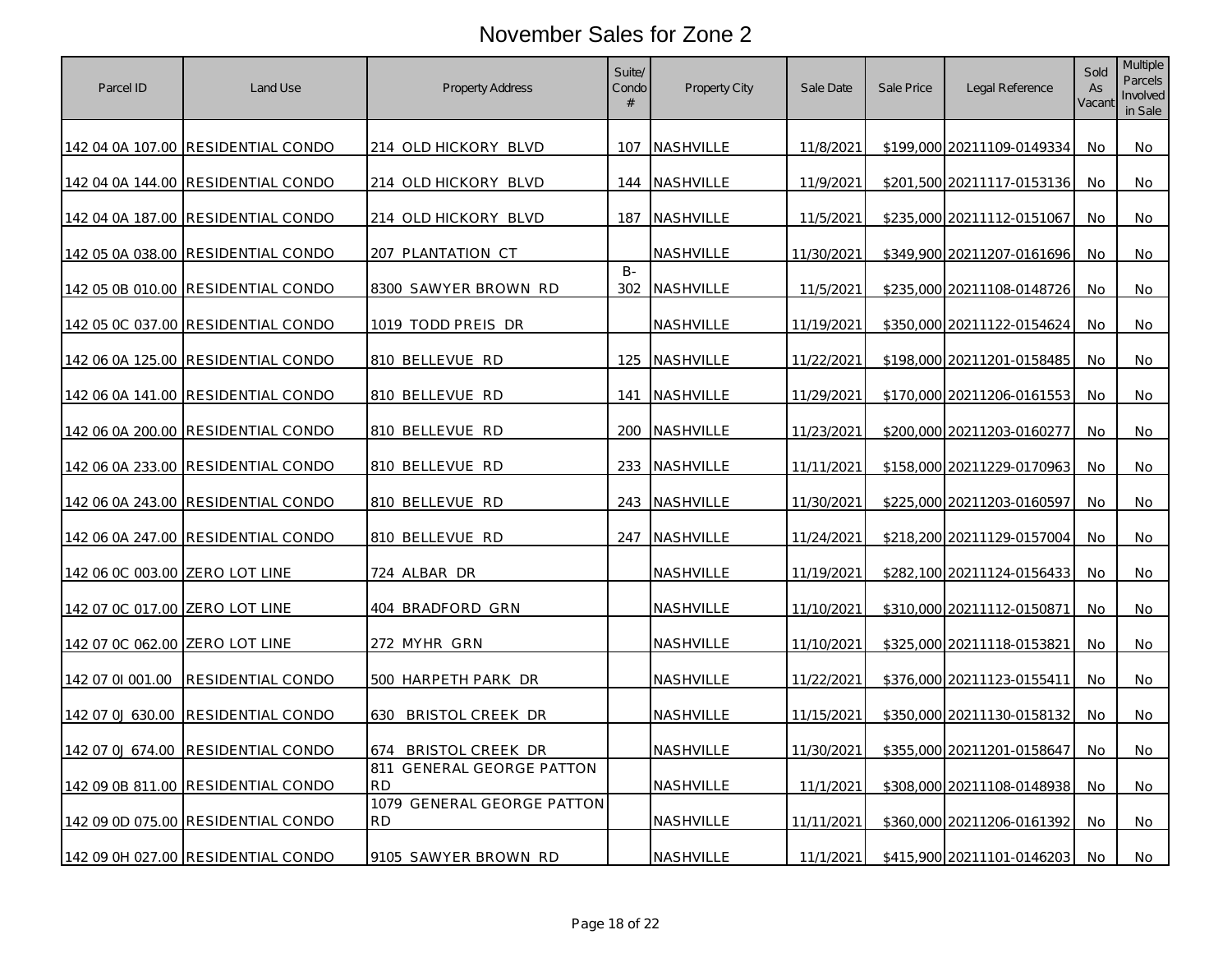| Parcel ID                      | Land Use                           | <b>Property Address</b> | Suite/<br>Condo<br># | Property City    | Sale Date  | Sale Price | Legal Reference                         | Sold<br>As<br>Vacant | Multiple<br>Parcels<br>Involved<br>in Sale |
|--------------------------------|------------------------------------|-------------------------|----------------------|------------------|------------|------------|-----------------------------------------|----------------------|--------------------------------------------|
|                                | 142 09 0H 085.00 RESIDENTIAL CONDO | 9114 SAWYER BROWN RD    |                      | NASHVILLE        | 11/3/2021  |            | \$265,000 20211116-0152104              | No                   | No                                         |
|                                | 142 09 0H 123.00 RESIDENTIAL CONDO | 9027 SAWYER BROWN RD    |                      | NASHVILLE        | 11/22/2021 |            | \$307,500 20211124-0156269              | No.                  | No                                         |
| 142 10 0 079.00                | SINGLE FAMILY                      | 761 BAUGH RD            |                      | NASHVILLE        | 11/16/2021 |            | \$375,000 20211123-0155354              | No                   | No                                         |
| 142 10 0B 023.00 SINGLE FAMILY |                                    | 442 BELLE POINTE DR     |                      | NASHVILLE        | 11/12/2021 |            | \$416,325 20211122-0154855              | No.                  | No                                         |
|                                | 142 10 0E 001.00 RESIDENTIAL CONDO | 740 BELLEVUE RD         |                      | NASHVILLE        | 11/23/2021 |            | \$435,000 20211201-0158621              | No                   | No                                         |
|                                | 142 11 0C 009.00 RESIDENTIAL CONDO | <u>165 HICKS RD</u>     | 9                    | <b>NASHVILLE</b> | 11/16/2021 |            | \$425,000 20211130-0157556              | No.                  | No                                         |
| 142 13 0A 025.00 SINGLE FAMILY |                                    | 7048 NORTHRIDGE DR      |                      | NASHVILLE        | 11/12/2021 |            | \$522,500 20211119-0154360              | No                   | No                                         |
| 142 13 0B 118.00 SINGLE FAMILY |                                    | 916 GLENRIDGE LN        |                      | NASHVILLE        | 11/3/2021  |            | \$435,000 20211104-0147624              | No                   | No                                         |
| 142 13 0B 192.00 SINGLE FAMILY |                                    | 7098 NORTHRIDGE DR      |                      | NASHVILLE        | 11/7/2021  |            | \$450,000 20211011-0136528              | No                   | No                                         |
| 142 14 0 014 00                | SINGLE FAMILY                      | 722 HARPETH PKWY W      |                      | NASHVILLE        | 11/7/2021  |            | \$368,100 20211119-0154385              | No                   | No                                         |
| 142 14 0 051.00                | SINGLE FAMILY                      | 551 BELLEVUE RD N       |                      | <u>NASHVILLE</u> | 11/19/2021 |            | \$378,000 20211124-0156555              | No                   | No                                         |
|                                | 142 14 0C 001.00 RESIDENTIAL CONDO | 705 MCPHERSON DR        |                      | NASHVILLE        |            |            | 11/22/2021 \$1,592,000 20211203-0160394 | No                   | Yes                                        |
|                                | 142 14 0C 002.00 RESIDENTIAL CONDO | 707 MCPHERSON DR        |                      | NASHVILLE        |            |            | 11/22/2021 \$1,592,000 20211203-0160394 | No                   | Yes                                        |
|                                | 142 14 0C 007.00 RESIDENTIAL CONDO | 602 MCPHERSON CTS       |                      | NASHVILLE        |            |            | 11/22/2021 \$1,592,000 20211203-0160394 | No.                  | Yes                                        |
|                                | 142 14 0C 008.00 RESIDENTIAL CONDO | 713 MCPHERSON DR        |                      | NASHVILLE        |            |            | 11/22/2021 \$1,592,000 20211203-0160394 | No                   | Yes                                        |
|                                | 142 14 0C 022.00 RESIDENTIAL CONDO | 717 MCPHERSON DR        |                      | NASHVILLE        |            |            | 11/22/2021 \$1,592,000 20211203-0160394 | No                   | Yes                                        |
|                                | 142 14 0C 055.00 RESIDENTIAL CONDO | 756 MCPHERSON DR        |                      | <b>NASHVILLE</b> |            |            | 11/22/2021 \$1,592,000 20211203-0160394 | No                   | Yes                                        |
|                                | 142 14 0C 082.00 RESIDENTIAL CONDO | 720 MCPHERSON DR        |                      | NASHVILLE        |            |            | 11/22/2021 \$1,592,000 20211203-0160394 | No.                  | Yes                                        |
|                                | 142 14 0C 083.00 RESIDENTIAL CONDO | 722 MCPHERSON DR        |                      | NASHVILLE        |            |            | 11/22/2021 \$1,592,000 20211203-0160394 | No                   | Yes                                        |
| 142 15 0 031.00                | SINGLE FAMILY                      | 607 IRON GATE CT        |                      | NASHVILLE        | 11/4/2021  |            | \$455,000 20211110-0150062              | <b>No</b>            | No                                         |
|                                | 142 15 0A 011.00 RESIDENTIAL CONDO | 110 BELLEVUE RD         | 11                   | NASHVILLE        | 11/8/2021  |            | \$199,900 20211112-0150877              | No.                  | No                                         |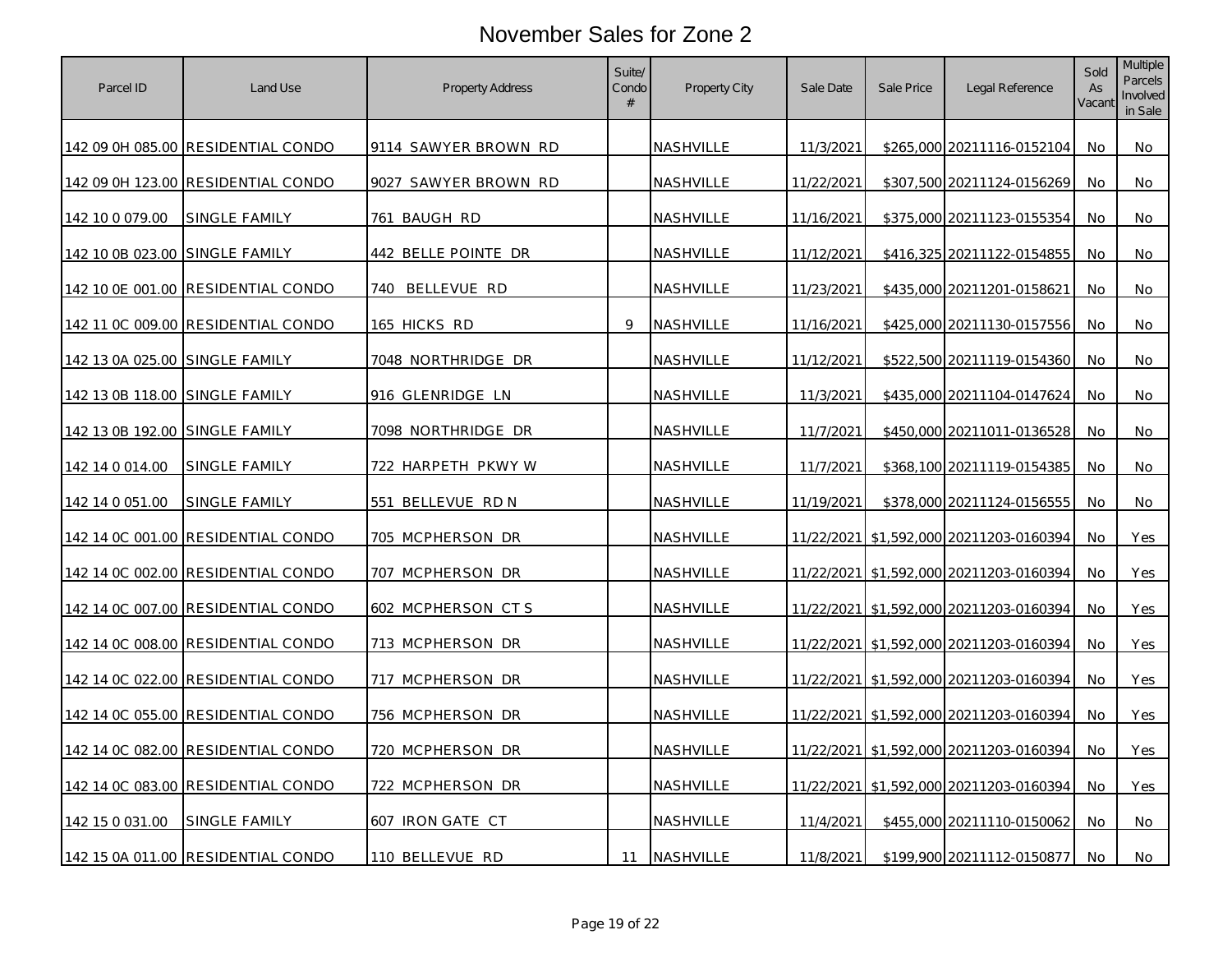| Parcel ID       | Land Use                           | <b>Property Address</b>    | Suite/<br>Condo<br># | Property City    | Sale Date  | Sale Price | Legal Reference                             | Sold<br>As<br>Vacant | Multiple<br>Parcels<br>Involved<br>in Sale |
|-----------------|------------------------------------|----------------------------|----------------------|------------------|------------|------------|---------------------------------------------|----------------------|--------------------------------------------|
|                 | 142 15 0A 029.00 RESIDENTIAL CONDO | 110 BELLEVUE RD            | 29                   | <b>NASHVILLE</b> | 11/12/2021 |            | \$207,500 20211118-0153403                  | No.                  | No                                         |
|                 | 142 15 0C 155.00 RESIDENTIAL CONDO | 155 HICKS RD               |                      | NASHVILLE        | 11/4/2021  |            | \$236,000 20211115-0151706                  | No                   | No                                         |
|                 | 143 01 0A 213.00 RESIDENTIAL CONDO | 213 WINDSOR TERRACE DR     |                      | NASHVILLE        | 11/29/2021 |            | \$395,000 20211202-0159729                  | No                   | No                                         |
|                 | 143 01 0D 011.00 RESIDENTIAL CONDO | 2015 MORRISON RIDGE DR     |                      | NASHVILLE        | 11/12/2021 |            | \$371,200 20211124-0156343                  | No                   | No                                         |
|                 | 143 01 0D 013.00 RESIDENTIAL CONDO | 2019 MORRISON RIDGE DR     |                      | NASHVILLE        | 11/19/2021 |            | \$357,000 20211129-0157189                  | No                   | No                                         |
|                 | 143 01 0D 014.00 RESIDENTIAL CONDO | MORRISON RIDGE DR<br>2021  |                      | <u>NASHVILLE</u> | 11/18/2021 |            | \$385,000 20211124-0156355                  | No                   | No                                         |
|                 | 143 01 0D 015.00 RESIDENTIAL CONDO | 2023.<br>MORRISON RIDGE DR |                      | NASHVILLE        | 11/3/2021  |            | \$355,000 20211110-0149974                  | No.                  | No                                         |
|                 | 143 01 0D 016.00 RESIDENTIAL CONDO | 2025 MORRISON RIDGE DR     |                      | NASHVILLE        | 11/16/2021 |            | \$355,000 20211206-0161334                  | No.                  | No                                         |
|                 | 143 01 0D 017.00 RESIDENTIAL CONDO | MORRISON RIDGE DR<br>2027  |                      | NASHVILLE        | 11/23/2021 |            | \$410,000 20211201-0158351                  | No                   | No                                         |
|                 | 143 02 0C 045.00 RESIDENTIAL CONDO | 683 HARPETH TRACE DR       |                      | NASHVILLE        | 11/29/2021 |            | \$340,000 20211209-0163100                  | No                   | No                                         |
| 143 03 0 035.00 | <u>SINGLE FAMILY</u>               | 6821 CLOUDLAND DR          |                      | <u>NASHVILLE</u> | 11/22/2021 |            | \$590,000 20211123-0155576                  | No.                  | No                                         |
|                 | 143 03 0A 013.00 RESIDENTIAL CONDO | 6913 HIGHLAND PARK DR      |                      | NASHVILLE        | 11/10/2021 |            | \$212,800 20211117-0153251                  | No                   | No                                         |
|                 | 143 03 0E 024.00 RESIDENTIAL CONDO | 7034 WESTSIDE CIR          |                      | NASHVILLE        | 11/15/2021 |            | \$500,000 20211117-0153016                  | No                   | No                                         |
|                 | 143 10 0D 116.00 RESIDENTIAL CONDO | 6820 HIGHWAY 70 S          | 116                  | <b>NASHVILLE</b> | 11/12/2021 |            | \$180,000 20211116-0152370                  | No                   | No                                         |
| 144 00 0 043.00 | SINGLE FAMILY                      | 5806 HILLSBORO PIKE        |                      | NASHVILLE        |            |            | 11/23/2021 \$2,760,000 20211201-0158778     | No                   | No                                         |
| 144 00 0 109.00 | SINGLE FAMILY                      | 23 BANCROFT PL             |                      | NASHVILLE        |            |            | 11/18/2021   \$4,300,000   20211124-0156558 | No                   | No                                         |
| 144 14 0 010.00 | SINGLE FAMILY                      | 2133 CHICKERING LN         |                      | NASHVILLE        |            |            | 11/10/2021 \$1,550,000 20211112-0150971     | No                   | No                                         |
| 144 15 0 057.00 | SINGLE FAMILY                      | 2005 EARLINGTON DR         |                      | NASHVILLE        |            |            | 11/30/2021 \$1,010,000 20211217-0167189     | No                   | No                                         |
| 145 03 0 022.00 | SINGLE FAMILY                      | 1500 DRESDEN CIR           |                      | NASHVILLE        | 11/12/2021 |            | \$604,000 20211116-0152356                  | No                   | No                                         |
| 145 14 0 070.00 | SINGLE FAMILY                      | 5325 CHERRY BLOSSOM TRL    |                      | NASHVILLE        |            |            | 11/19/2021 \$4,100,000 20211129-0157141     | No                   | No                                         |
| 145 14 0 073.00 | SINGLE FAMILY                      | 5313 CHERRY BLOSSOM TRL    |                      | NASHVILLE        |            |            | 11/30/2021 \$1,150,000 20211213-0164655     | No                   | No                                         |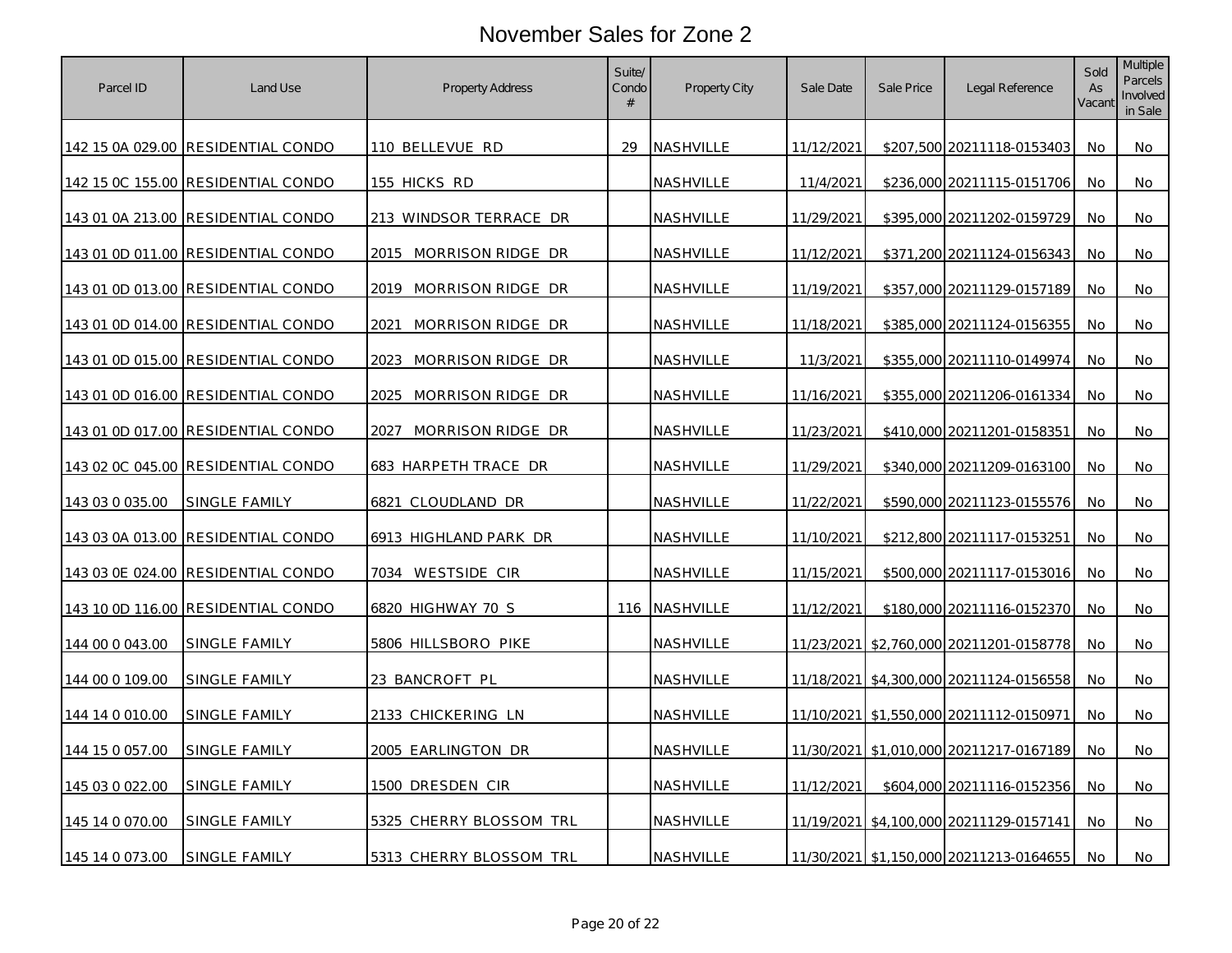| Parcel ID                             | Land Use                           | <b>Property Address</b> | Suite/<br>Condo<br># | <b>Property City</b> | Sale Date  | Sale Price | Legal Reference                             | Sold<br>As<br>Vacant | Multiple<br>Parcels<br>Involved<br>in Sale |
|---------------------------------------|------------------------------------|-------------------------|----------------------|----------------------|------------|------------|---------------------------------------------|----------------------|--------------------------------------------|
| 145 15 0A 017.00 SINGLE FAMILY        |                                    | 5201 SHENANDOAH CT      |                      | NASHVILLE            |            |            | 11/15/2021 \$1.200.000 20211122-0154590     | No.                  | No                                         |
| 146 10 0 063.00                       | SINGLE FAMILY                      | 5033 RAGLAND DR         |                      | NASHVILLE            | 11/22/2021 |            | \$725,000 20211124-0156079                  | No.                  | No                                         |
| 155 02 0A 040.00 SINGLE FAMILY        |                                    | 104 MONTCASTLE CT       |                      | NASHVILLE            | 11/4/2021  |            | \$537,000 20211108-0148769                  | No                   | No                                         |
| 155 02 0A 043.00 SINGLE FAMILY        |                                    | 8199 POPLAR CREEK RD    |                      | NASHVILLE            | 11/18/2021 |            | \$550,000 20211201-0158464                  | No                   | No                                         |
| 155 08 OC 017.00 SINGLE FAMILY        |                                    | 6528 CHESSINGTON DR     |                      | NASHVILLE            | 11/30/2021 |            | \$550,000 20211201-0158728                  | No                   | No.                                        |
| 155 08 0C 090.00 SINGLE FAMILY        |                                    | 7013 COLLINSWOOD DR     |                      | NASHVILLE            | 11/16/2021 |            | \$600,000 20211122-0154908                  | No                   | No                                         |
| 155 10 0A 063.00 SINGLE FAMILY        |                                    | 8420 INDIAN HILLS DR    |                      | <u>NASHVILLE</u>     | 11/5/2021  |            | \$465,000 20211108-0148763                  | No                   | No.                                        |
| 155 10 0A 069.00 SINGLE FAMILY        |                                    | 125 SEQUOYAH LN         |                      | NASHVILLE            | 11/27/2021 |            | \$527,700 20211203-0160213                  | No                   | No                                         |
| 155 16 0A 164.00 SINGLE FAMILY        |                                    | 501 LEONARD RIDGE CT    |                      | NASHVILLE            | 11/4/2021  |            | \$720,000 20211110-0150345                  | No                   | No                                         |
| 155 16 0A 262.00 SINGLE FAMILY        |                                    | 6332 HOLLY TRACE WAY    |                      | NASHVILLE            | 11/4/2021  |            | \$622,000 20211108-0148739                  | No.                  | No                                         |
| 155 16 0A 339.00 SINGLE FAMILY        |                                    | 1420 TRACE RIDGE LN     |                      | NASHVILLE            | 11/15/2021 |            | \$650,000 20211116-0152674                  | No                   | No                                         |
| <u>156 01 0A 031.00 SINGLE FAMILY</u> |                                    | 7917 AMBER HILLS LN     |                      | NASHVILLE            | 11/10/2021 |            | \$565,320 20211118-0153487                  | No                   | No                                         |
| 156 02 0 108.00                       | SINGLE FAMILY                      | 793 GOODPASTURE TER     |                      | NASHVILLE            | 11/16/2021 |            | \$370,000 20211117-0152996                  | No                   | No                                         |
| 156 02 0 128.00                       | SINGLE FAMILY                      | 874 BEECH BEND DR       |                      | NASHVILLE            | 11/8/2021  |            | \$330,000 20211117-0153347                  | No                   | No                                         |
|                                       | 156 05 0A 012.00 RESIDENTIAL CONDO | 806 SILKWOOD DR         |                      | NASHVILLE            | 11/22/2021 |            | \$420,000 20211201-0158945                  | No                   | No                                         |
| 156 09 0 002.00                       | SINGLE FAMILY                      | 5713 TEMPLEGATE DR      |                      | NASHVILLE            | 11/22/2021 |            | \$785,000 20211123-0155363                  | No                   | No                                         |
| 156 10 0 012.00                       | SINGLE FAMILY                      | 7908 MEADOW VIEW DR     |                      | NASHVILLE            | 11/9/2021  |            | \$680,000 20211206-0161174                  | No                   | No                                         |
| 156 13 0 006.00                       | <b>SINGLE FAMILY</b>               | 5087 KITTRELL RD        |                      | NASHVILLE            | 11/15/2021 |            | \$497,900 20211123-0155499                  | No                   | No                                         |
| 158 00 0 078.00                       | SINGLE FAMILY                      | 6300<br>LAURELWOOD DR   |                      | <b>BRENTWOOD</b>     |            |            | 11/30/2021   \$1,340,000   20211207-0162351 | No                   | No                                         |
| 158 00 0 120.00                       | SINGLE FAMILY                      | 2201 OLD HICKORY BLVD   |                      | NASHVILLE            |            |            | 11/17/2021 \$1,385,000 20211123-0155562     | No                   | No                                         |
| 158 03 0 060.00                       | SINGLE FAMILY                      | 6112 PINEHURST DR       |                      | NASHVILLE            | 11/2/2021  |            | \$520,000 20211109-0149383                  | No                   | No                                         |